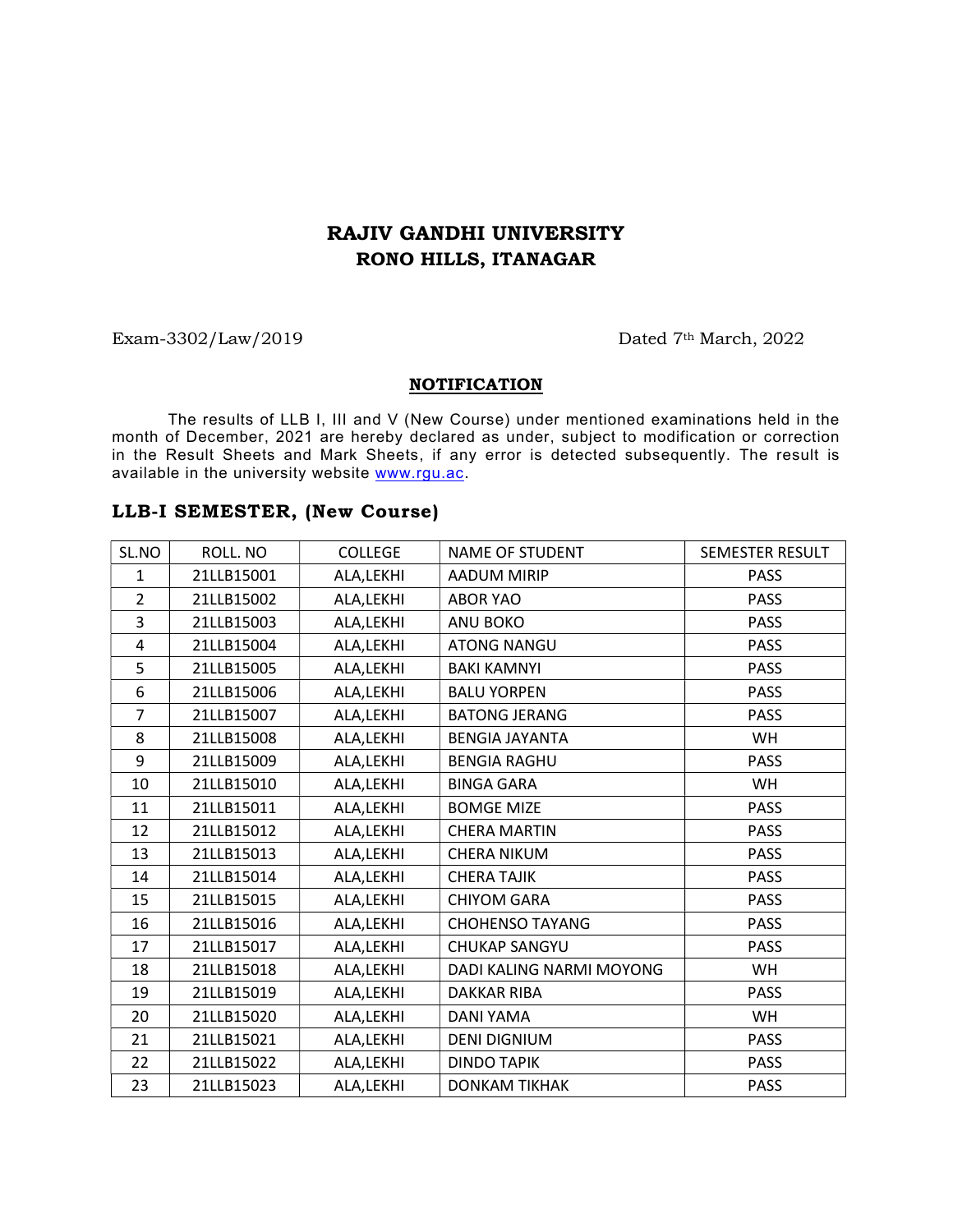| 24 | 21LLB15024 | ALA, LEKHI | DOPI PAKAM             | WH          |
|----|------------|------------|------------------------|-------------|
| 25 | 21LLB15025 | ALA, LEKHI | <b>GENI DALBONG</b>    | <b>PASS</b> |
| 26 | 21LLB15026 | ALA, LEKHI | <b>GOCHAM TOPUK</b>    | <b>PASS</b> |
| 27 | 21LLB15027 | ALA, LEKHI | <b>GOLLO TAPANG</b>    | <b>PASS</b> |
| 28 | 21LLB15028 | ALA,LEKHI  | <b>GONGAM KAMDUK</b>   | <b>PASS</b> |
| 29 | 21LLB15029 | ALA, LEKHI | <b>GUCHI SANGMA</b>    | PASS        |
| 30 | 21LLB15030 | ALA, LEKHI | <b>HAGE GYATI</b>      | <b>PASS</b> |
| 31 | 21LLB15031 | ALA, LEKHI | <b>HAGE JOHN</b>       | WH          |
| 32 | 21LLB15032 | ALA,LEKHI  | <b>HARI NATUNG</b>     | <b>PASS</b> |
| 33 | 21LLB15033 | ALA, LEKHI | <b>HILLANG RUTH</b>    | PASS        |
| 34 | 21LLB15034 | ALA, LEKHI | <b>HINA SIKKI</b>      | <b>PASS</b> |
| 35 | 21LLB15035 | ALA, LEKHI | <b>HINA YAGING</b>     | <b>PASS</b> |
| 36 | 21LLB15036 | ALA,LEKHI  | <b>JACOB WANGSU</b>    | <b>PASS</b> |
| 37 | 21LLB15037 | ALA, LEKHI | <b>JIMMY CHIRAM</b>    | <b>WH</b>   |
| 38 | 21LLB15038 | ALA, LEKHI | JOHN KALO NIDO         | <b>PASS</b> |
| 39 | 21LLB15039 | ALA, LEKHI | JOHNY C KHONJUJU       | WH          |
| 40 | 21LLB15040 | ALA, LEKHI | <b>JOMLI ORI</b>       | <b>PASS</b> |
| 41 | 21LLB15041 | ALA, LEKHI | <b>JONEY BAGANG</b>    | <b>WH</b>   |
| 42 | 21LLB15042 | ALA, LEKHI | <b>KABIT PERME</b>     | <b>PASS</b> |
| 43 | 21LLB15043 | ALA, LEKHI | <b>KALI KAYI</b>       | <b>PASS</b> |
| 44 | 21LLB15044 | ALA, LEKHI | <b>KANO KIRKOM</b>     | PASS        |
| 45 | 21LLB15045 | ALA, LEKHI | <b>KARRI NYORAK</b>    | <b>PASS</b> |
| 46 | 21LLB15046 | ALA, LEKHI | <b>KENGE LOLLEN</b>    | <b>PASS</b> |
| 47 | 21LLB15047 | ALA, LEKHI | <b>KENTO NILLING</b>   | <b>PASS</b> |
| 48 | 21LLB15048 | ALA, LEKHI | <b>KESANG NORBU</b>    | WH          |
| 49 | 21LLB15049 | ALA,LEKHI  | <b>LAGI TECHI TARA</b> | <b>PASS</b> |
| 50 | 21LLB15050 | ALA, LEKHI | <b>LEIJ TANA</b>       | <b>PASS</b> |
| 51 | 21LLB15051 | ALA,LEKHI  | LIKHA NIKA             | <b>PASS</b> |
| 52 | 21LLB15052 | ALA,LEKHI  | LOKAM LULU             | <b>PASS</b> |
| 53 | 21LLB15053 | ALA, LEKHI | LOKAM NUNGNA           | <b>PASS</b> |
| 54 | 21LLB15054 | ALA, LEKHI | LUDIA JAMOH            | <b>PASS</b> |
| 55 | 21LLB15055 | ALA, LEKHI | MAKOO MAYOO RIMO       | <b>PASS</b> |
| 56 | 21LLB15056 | ALA, LEKHI | <b>MALOM SARING</b>    | <b>PASS</b> |
| 57 | 21LLB15057 | ALA, LEKHI | MANLEE TAJO            | <b>PASS</b> |
| 58 | 21LLB15058 | ALA, LEKHI | <b>MARLI ANGU</b>      | WH.         |
| 59 | 21LLB15059 | ALA, LEKHI | <b>MARTO DOKE</b>      | <b>PASS</b> |
| 60 | 21LLB15060 | ALA, LEKHI | <b>MEPI KARLO</b>      | <b>PASS</b> |
| 61 | 21LLB15061 | ALA, LEKHI | <b>MIDING TAYENG</b>   | <b>WH</b>   |
| 62 | 21LLB15062 | ALA, LEKHI | MIKGA KENA             | WH          |
| 63 | 21LLB15063 | ALA, LEKHI | <b>MIREM TAMUK</b>     | <b>PASS</b> |
| 64 | 21LLB15064 | ALA, LEKHI | MOGAM BASAR            | <b>PASS</b> |
| 65 | 21LLB15065 | ALA, LEKHI | <b>MUDANG KNICK</b>    | <b>PASS</b> |
| 66 | 21LLB15066 | ALA, LEKHI | <b>MUDANG RIKA</b>     | PASS        |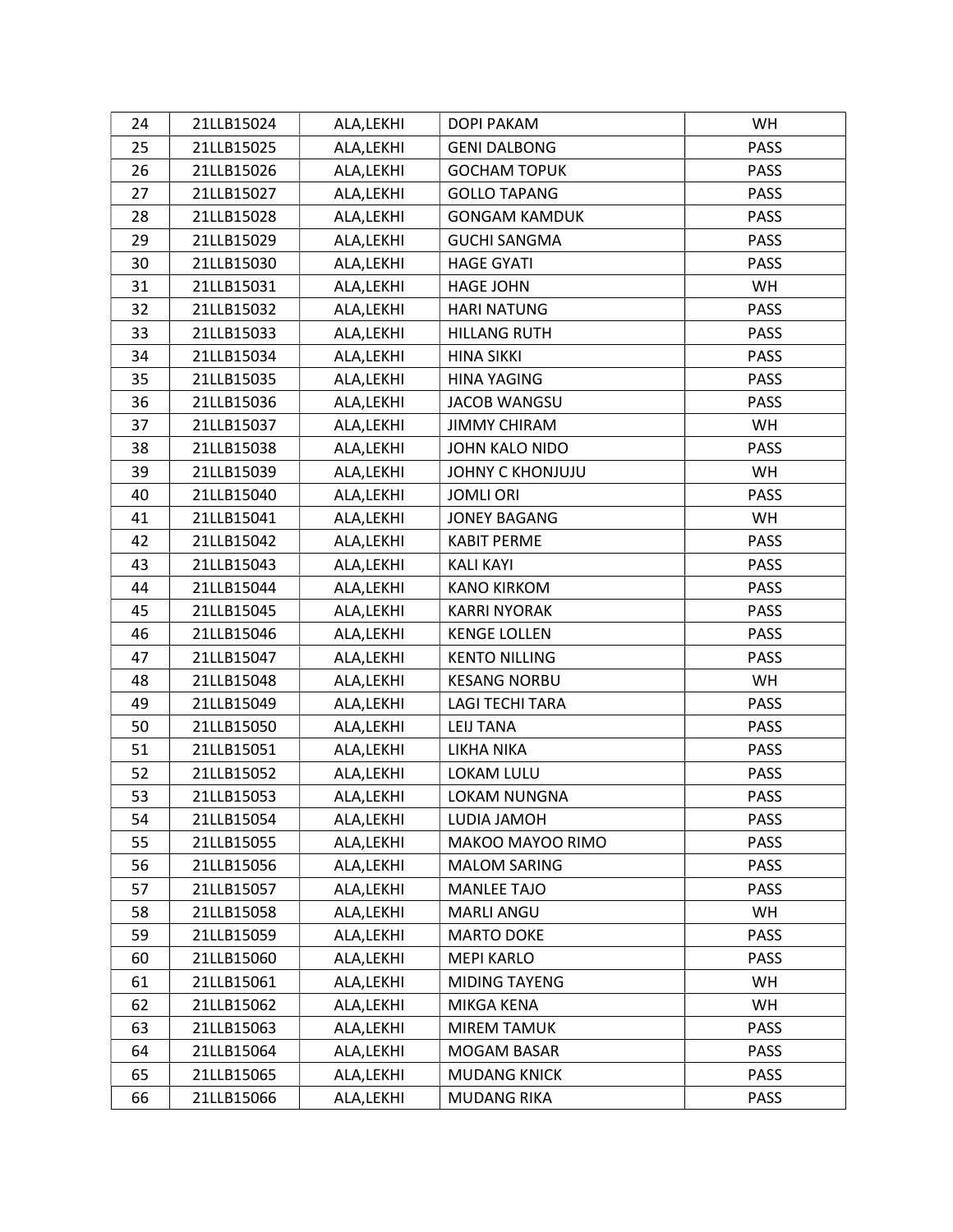| 67  | 21LLB15067 | ALA, LEKHI | MUGLI CHARU            | PASS        |
|-----|------------|------------|------------------------|-------------|
| 68  | 21LLB15068 | ALA, LEKHI | <b>MUKLAR TAKI</b>     | <b>PASS</b> |
| 69  | 21LLB15069 | ALA, LEKHI | NABAM AKIA             | <b>PASS</b> |
| 70  | 21LLB15070 | ALA, LEKHI | <b>NABAM GAGUNG</b>    | <b>PASS</b> |
| 71  | 21LLB15071 | ALA, LEKHI | <b>NABAM ISSAC</b>     | <b>PASS</b> |
| 72  | 21LLB15072 | ALA, LEKHI | <b>NABAM NANU</b>      | PASS        |
| 73  | 21LLB15073 | ALA, LEKHI | NABAM NIYA             | <b>PASS</b> |
| 74  | 21LLB15074 | ALA, LEKHI | <b>NABAM RADHE</b>     | PASS        |
| 75  | 21LLB15075 | ALA, LEKHI | <b>NABAM SAHA</b>      | <b>PASS</b> |
| 76  | 21LLB15076 | ALA, LEKHI | <b>NABAM TAKAR</b>     | <b>PASS</b> |
| 77  | 21LLB15077 | ALA, LEKHI | <b>NABAM TOPU</b>      | <b>PASS</b> |
| 78  | 21LLB15078 | ALA, LEKHI | <b>NABAM TUGUNG</b>    | <b>PASS</b> |
| 79  | 21LLB15079 | ALA, LEKHI | NABAM YASSO            | WH          |
| 80  | 21LLB15080 | ALA, LEKHI | <b>NANA NALOIJU</b>    | PASS        |
| 81  | 21LLB15081 | ALA, LEKHI | <b>NANI DUKHUNG</b>    | <b>PASS</b> |
| 82  | 21LLB15082 | ALA, LEKHI | <b>NANI NOMO</b>       | <b>WH</b>   |
| 83  | 21LLB15083 | ALA, LEKHI | <b>NARANG KHIBO</b>    | <b>PASS</b> |
| 84  | 21LLB15084 | ALA, LEKHI | NEELAM NEMKO           | WH          |
| 85  | 21LLB15085 | ALA, LEKHI | <b>NEELAM YANIA</b>    | <b>PASS</b> |
| 86  | 21LLB15086 | ALA,LEKHI  | <b>NGILYNG YAMA</b>    | <b>PASS</b> |
| 87  | 21LLB15087 | ALA, LEKHI | <b>NGURI TAKAR</b>     | <b>PASS</b> |
| 88  | 21LLB15088 | ALA, LEKHI | <b>NICH RUPA</b>       | <b>PASS</b> |
| 89  | 21LLB15089 | ALA, LEKHI | <b>NICTOR NANU</b>     | <b>PASS</b> |
| 90  | 21LLB15090 | ALA, LEKHI | <b>NIKAM PAO</b>       | <b>PASS</b> |
| 91  | 21LLB15091 | ALA, LEKHI | <b>NIKKO YEDI</b>      | <b>PASS</b> |
| 92  | 21LLB15092 | ALA,LEKHI  | <b>NINY JOKHIO</b>     | <b>PASS</b> |
| 93  | 21LLB15093 | ALA, LEKHI | <b>OJING DAI</b>       | PASS        |
| 94  | 21LLB15094 | ALA, LEKHI | <b>OSINAM TAMUK</b>    | <b>PASS</b> |
| 95  | 21LLB15095 | ALA, LEKHI | PITAM JOMOH            | WH          |
| 96  | 21LLB15096 | ALA, LEKHI | PITAR BAGANG           | WH          |
| 97  | 21LLB15097 | ALA, LEKHI | POONAM SIDASOW         | <b>PASS</b> |
| 98  | 21LLB15098 | ALA, LEKHI | PUNYO DINDI            | <b>PASS</b> |
| 99  | 21LLB15099 | ALA, LEKHI | RAJU NALO              | <b>PASS</b> |
| 100 | 21LLB15100 | ALA, LEKHI | RANGNAI NAIHAM         | <b>PASS</b> |
| 101 | 21LLB15101 | ALA, LEKHI | <b>REENA ETE</b>       | <b>WH</b>   |
| 102 | 21LLB15102 | ALA,LEKHI  | RIE RIBA               | PASS        |
| 103 | 21LLB15103 | ALA, LEKHI | RITU TAWE              | <b>WH</b>   |
| 104 | 21LLB15104 | ALA, LEKHI | ROMA GYADI             | <b>PASS</b> |
| 105 | 21LLB15105 | ALA, LEKHI | <b>ROSSMARIE SAROH</b> | <b>PASS</b> |
| 106 | 21LLB15106 | ALA, LEKHI | SANGYEL TSERING        | <b>PASS</b> |
| 107 | 21LLB15107 | ALA, LEKHI | <b>SAPE YARI</b>       | <b>PASS</b> |
| 108 | 21LLB15108 | ALA, LEKHI | SHANTI JOMOH           | <b>PASS</b> |
| 109 | 21LLB15109 | ALA, LEKHI | <b>SHRINE NIMA</b>     | WH          |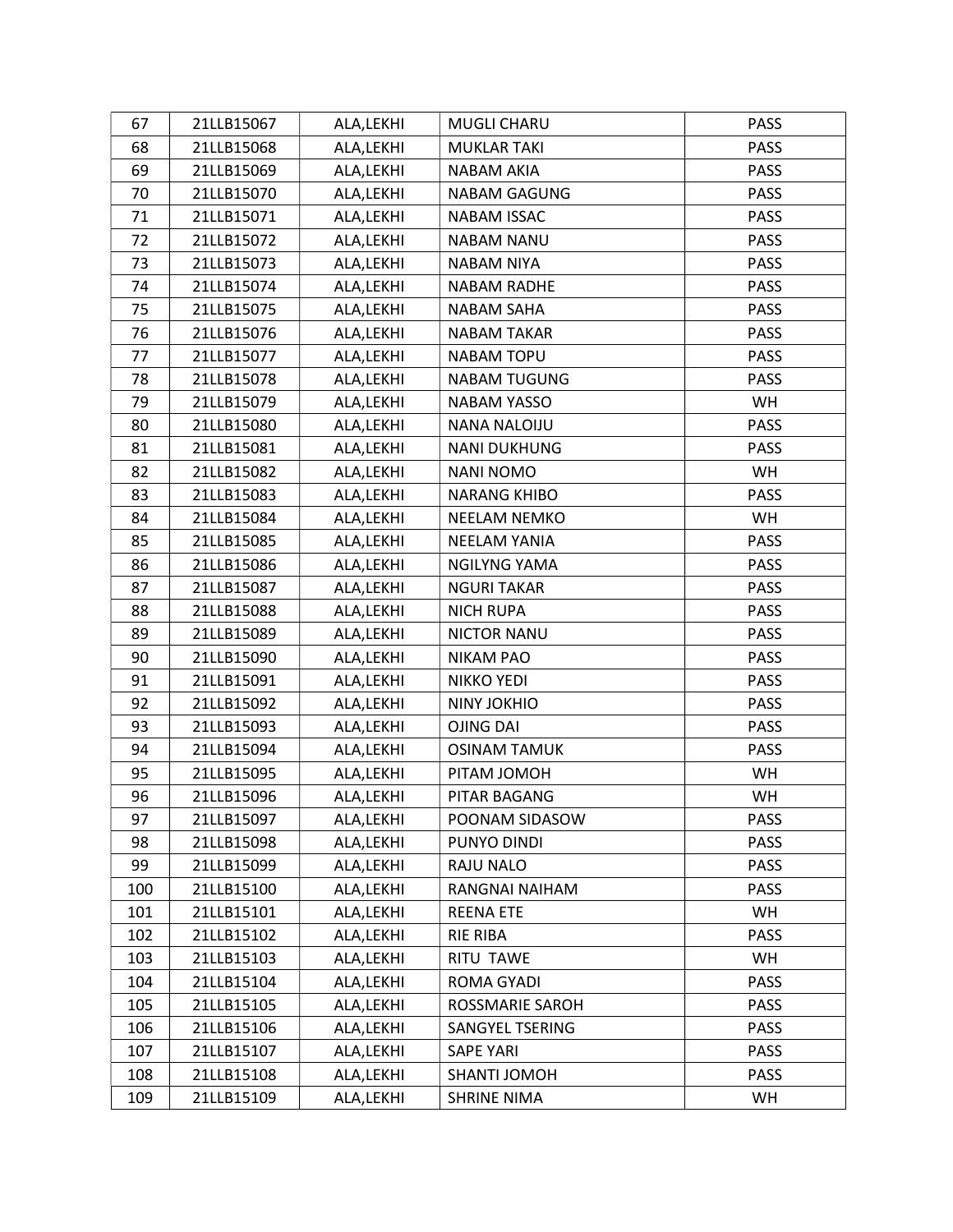| 110 | 21LLB15110 | ALA, LEKHI | SONG GAMJA              | <b>PASS</b> |
|-----|------------|------------|-------------------------|-------------|
| 111 | 21LLB15111 | ALA, LEKHI | STEPHEN NGUSANG         | <b>PASS</b> |
| 112 | 21LLB15112 | ALA, LEKHI | <b>SUBU TAYUNG</b>      | <b>PASS</b> |
| 113 | 21LLB15113 | ALA, LEKHI | SUNETA GOLLO            | <b>PASS</b> |
| 114 | 21LLB15114 | ALA, LEKHI | <b>SUNI NABUM</b>       | <b>PASS</b> |
| 115 | 21LLB15115 | ALA, LEKHI | T K TABA                | <b>WH</b>   |
| 116 | 21LLB15116 | ALA, LEKHI | <b>TABA SERBANG</b>     | <b>PASS</b> |
| 117 | 21LLB15117 | ALA, LEKHI | <b>TABA TAPA</b>        | <b>PASS</b> |
| 118 | 21LLB15118 | ALA, LEKHI | <b>TABING TADO</b>      | <b>PASS</b> |
| 119 | 21LLB15119 | ALA, LEKHI | <b>TAD TAPIN</b>        | PASS        |
| 120 | 21LLB15120 | ALA, LEKHI | <b>TADAR TAKA</b>       | <b>PASS</b> |
| 121 | 21LLB15121 | ALA, LEKHI | <b>TAGENG TAMIR</b>     | PASS        |
| 122 | 21LLB15122 | ALA,LEKHI  | <b>TAGGO TATUM MARA</b> | <b>WH</b>   |
| 123 | 21LLB15123 | ALA, LEKHI | <b>TAGIO TAW</b>        | <b>PASS</b> |
| 124 | 21LLB15124 | ALA, LEKHI | TAI MUDO                | <b>PASS</b> |
| 125 | 21LLB15125 | ALA, LEKHI | <b>TAK SIBOH</b>        | PASS        |
| 126 | 21LLB15126 | ALA, LEKHI | <b>TAKAM TAYUM</b>      | <b>PASS</b> |
| 127 | 21LLB15127 | ALA, LEKHI | <b>TAKOP NIJI</b>       | PASS        |
| 128 | 21LLB15128 | ALA, LEKHI | <b>TALLO RAMBO</b>      | <b>PASS</b> |
| 129 | 21LLB15129 | ALA, LEKHI | <b>TALU RAI</b>         | <b>PASS</b> |
| 130 | 21LLB15130 | ALA, LEKHI | TAMCHI TAYAM            | <b>PASS</b> |
| 131 | 21LLB15131 | ALA, LEKHI | <b>TAMCHI TUGBIN</b>    | <b>PASS</b> |
| 132 | 21LLB15132 | ALA, LEKHI | <b>TAME NANA</b>        | <b>PASS</b> |
| 133 | 21LLB15133 | ALA, LEKHI | <b>TAME TAL TARH</b>    | <b>PASS</b> |
| 134 | 21LLB15134 | ALA, LEKHI | <b>TAMIN TATAK</b>      | <b>PASS</b> |
| 135 | 21LLB15135 | ALA, LEKHI | <b>TANA SON</b>         | WH          |
| 136 | 21LLB15136 | ALA, LEKHI | <b>TANI NALO</b>        | <b>PASS</b> |
| 137 | 21LLB15137 | ALA,LEKHI  | <b>TANOR NYIGANG</b>    | <b>PASS</b> |
| 138 | 21LLB15138 | ALA, LEKHI | <b>TANU YUTO</b>        | WH          |
| 139 | 21LLB15139 | ALA, LEKHI | <b>TAO SAHA</b>         | <b>PASS</b> |
| 140 | 21LLB15140 | ALA, LEKHI | TARA TAO LINTO          | <b>PASS</b> |
| 141 | 21LLB15141 | ALA, LEKHI | <b>TARH SONU</b>        | WH          |
| 142 | 21LLB15142 | ALA, LEKHI | <b>TARH SUMNIA</b>      | <b>PASS</b> |
| 143 | 21LLB15143 | ALA, LEKHI | <b>TARING TARANG</b>    | <b>PASS</b> |
| 144 | 21LLB15144 | ALA, LEKHI | <b>TASHA GAMMENG</b>    | <b>PASS</b> |
| 145 | 21LLB15145 | ALA, LEKHI | TASI POBO               | WH          |
| 146 | 21LLB15146 | ALA, LEKHI | <b>TATIN PIGYOR</b>     | <b>PASS</b> |
| 147 | 21LLB15147 | ALA, LEKHI | TECHI JOACKIM           | <b>PASS</b> |
| 148 | 21LLB15148 | ALA, LEKHI | <b>TECHI NIMPU</b>      | <b>PASS</b> |
| 149 | 21LLB15149 | ALA, LEKHI | <b>TECHI SALO</b>       | <b>PASS</b> |
| 150 | 21LLB15150 | ALA, LEKHI | <b>TELI RAJESH</b>      | <b>PASS</b> |
| 151 | 21LLB15151 | ALA, LEKHI | TENGIN GLIK KHANGROEJU  | <b>PASS</b> |
| 152 | 21LLB15152 | ALA, LEKHI | <b>TENZIN WANGCHU</b>   | PASS        |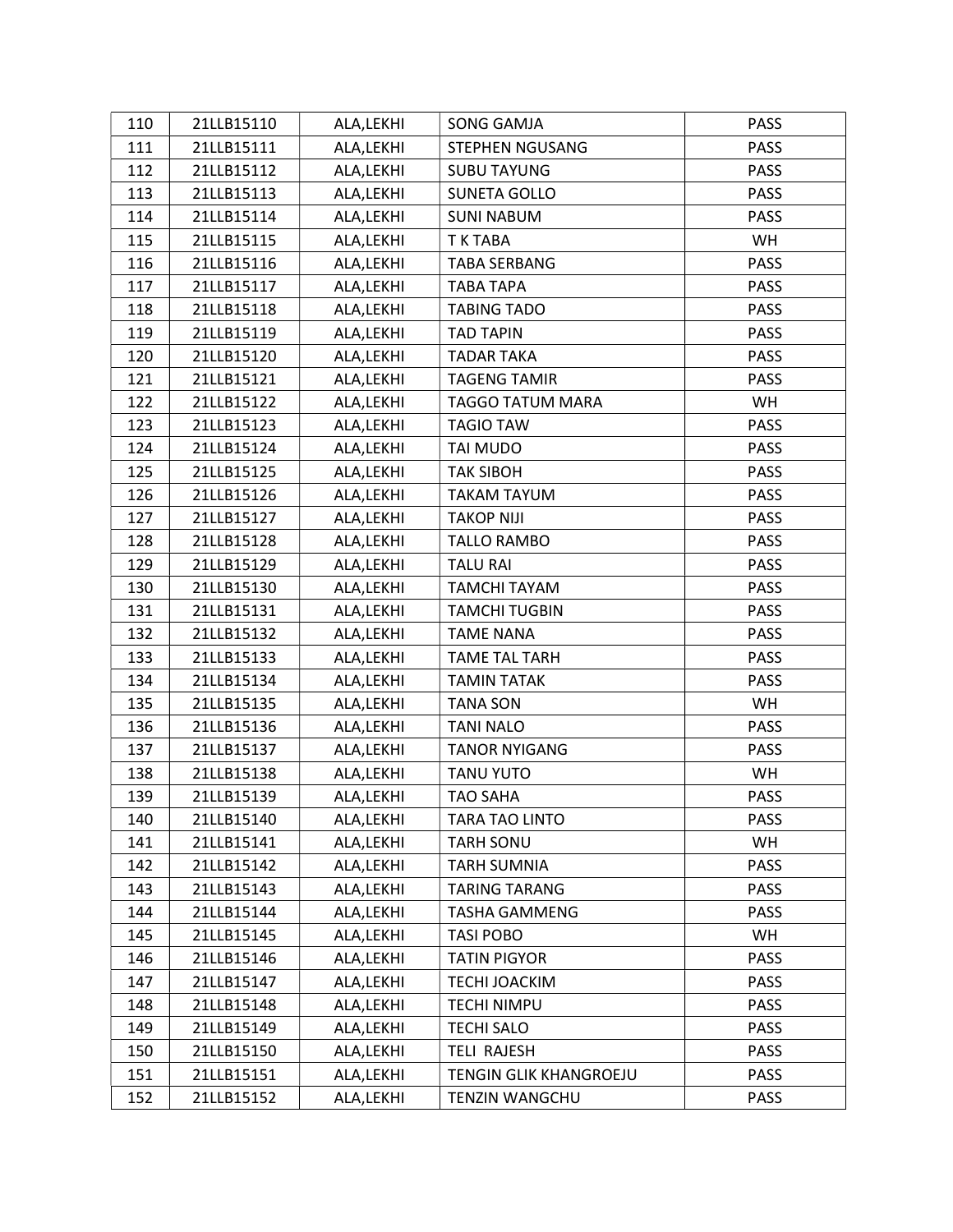| 153 | 21LLB15153 | ALA, LEKHI         | <b>TESHI MANJU</b>      | <b>PASS</b> |
|-----|------------|--------------------|-------------------------|-------------|
| 154 | 21LLB15154 | ALA, LEKHI         | TIPU KHABISOW           | <b>PASS</b> |
| 155 | 21LLB15155 | ALA, LEKHI         | <b>TOJUM TAO</b>        | <b>PASS</b> |
| 156 | 21LLB15156 | ALA, LEKHI         | <b>TOK GATUNG</b>       | <b>PASS</b> |
| 157 | 21LLB15157 | ALA, LEKHI         | TOKO JOTAM              | <b>PASS</b> |
| 158 | 21LLB15158 | ALA, LEKHI         | <b>TOKO TAJA</b>        | <b>PASS</b> |
| 159 | 21LLB15159 | ALA, LEKHI         | <b>TOKO TALE</b>        | <b>PASS</b> |
| 160 | 21LLB15160 | ALA, LEKHI         | <b>TOMAR KAMNYI</b>     | PASS        |
| 161 | 21LLB15161 | ALA, LEKHI         | <b>TONY METO</b>        | <b>PASS</b> |
| 162 | 21LLB15162 | ALA, LEKHI         | <b>TUK MOSES</b>        | PASS        |
| 163 | 21LLB15163 | ALA, LEKHI         | <b>TUMRO NILLING</b>    | <b>PASS</b> |
| 164 | 21LLB15164 | ALA, LEKHI         | <b>TUMTER NGOMDIR</b>   | <b>PASS</b> |
| 165 | 21LLB15165 | ALA, LEKHI         | <b>VISHAL RAJ SONAR</b> | <b>PASS</b> |
| 166 | 21LLB15166 | ALA, LEKHI         | YAB SUNOV CAMDIR        | PASS        |
| 167 | 21LLB15167 | ALA, LEKHI         | YAGAM KAMSAR            | <b>PASS</b> |
| 168 | 21LLB15168 | ALA, LEKHI         | YAKAR GIBO              | <b>PASS</b> |
| 169 | 21LLB15169 | ALA, LEKHI         | YANGFO MARTA            | <b>PASS</b> |
| 170 | 21LLB15170 | ALA, LEKHI         | YASMIN GAO              | <b>PASS</b> |
| 171 | 21LLB15171 | ALA, LEKHI         | YOMDO ATUNG             | WH          |
| 172 | 21LLB15172 | ALA, LEKHI         | YORA TANIA              | PASS        |
| 173 | 21LLB15173 | ALA, LEKHI         | YORUM PEMA              | <b>PASS</b> |
| 174 | 20LLB137   | ALA, LEKHI         | <b>TAKHIA DOLO</b>      | <b>PASS</b> |
| 175 | 20LLB159   | ALA, LEKHI         | <b>TAYAR MALLANG</b>    | <b>PASS</b> |
| 176 | 21LLB1001  | <b>JGGLC, JOTE</b> | Ajay Waii               | <b>PASS</b> |
| 177 | 21LLB1002  | <b>JGGLC, JOTE</b> | Ambu Mena               | <b>PASS</b> |
| 178 | 21LLB1003  | <b>JGGLC, JOTE</b> | <b>Baby Palon</b>       | <b>PASS</b> |
| 179 | 21LLB1005  | JGGLC, JOTE        | <b>Bamang Nai</b>       | <b>PASS</b> |
| 180 | 21LLB1008  | JGGLC, JOTE        | <b>Bisamso Massong</b>  | <b>PASS</b> |
| 181 | 21LLB1009  | JGGLC, JOTE        | <b>Bitu Mara</b>        | <b>PASS</b> |
| 182 | 21LLB1011  | JGGLC, JOTE        | Bomku Karlo             | <b>PASS</b> |
| 183 | 21LLB1014  | <b>JGGLC, JOTE</b> | Chiging Habung          | <b>PASS</b> |
| 184 | 21LLB1015  | <b>JGGLC, JOTE</b> | Chiging Sunya           | <b>PASS</b> |
| 185 | 21LLB1018  | JGGLC, JOTE        | Debu Liyang             | PASS        |
| 186 | 21LLB1019  | JGGLC, JOTE        | Denny Tally             | <b>PASS</b> |
| 187 | 21LLB1021  | JGGLC, JOTE        | Dongo Mama              | PASS        |
| 188 | 21LLB1022  | JGGLC, JOTE        | Eji Molo                | <b>PASS</b> |
| 189 | 21LLB1024  | JGGLC, JOTE        | Gonesh Paja             | <b>PASS</b> |
| 190 | 21LLB1026  | <b>JGGLC, JOTE</b> | Gemini Mingki           | <b>PASS</b> |
| 191 | 21LLB1030  | <b>JGGLC, JOTE</b> | Jarli Gadi              | <b>PASS</b> |
| 192 | 21LLB1036  | <b>JGGLC, JOTE</b> | <b>Kaling Mize</b>      | <b>PASS</b> |
| 193 | 21LLB1037  | JGGLC, JOTE        | Karbom Tao              | <b>PASS</b> |
| 194 | 21LLB1038  | <b>JGGLC, JOTE</b> | Karjum Karlo            | <b>PASS</b> |
| 195 | 21LLB1039  | JGGLC, JOTE        | Karsang Nini            | PASS        |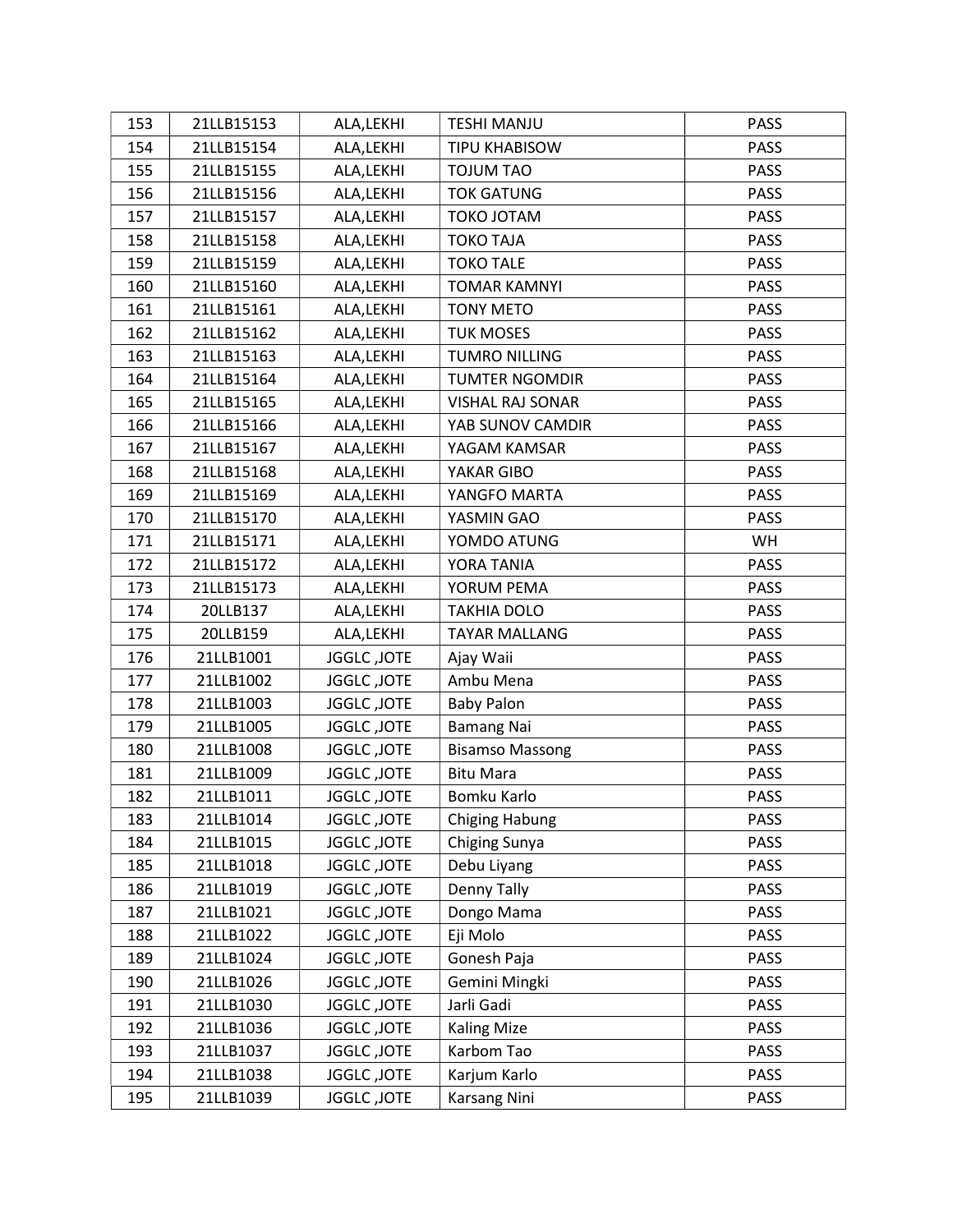| 196 | 21LLB1040 | JGGLC, JOTE        | Kenge Role             | <b>PASS</b> |
|-----|-----------|--------------------|------------------------|-------------|
| 197 | 21LLB1041 | JGGLC, JOTE        | Kento Ragyor           | <b>PASS</b> |
| 198 | 21LLB1043 | JGGLC, JOTE        | Khoda Tubin            | WH          |
| 199 | 21LLB1044 | JGGLC, JOTE        | Kicho Tajum            | <b>PASS</b> |
| 200 | 21LLB1046 | JGGLC, JOTE        | Korak Yolu             | <b>PASS</b> |
| 201 | 21LLB1048 | JGGLC, JOTE        | Lenzing Libang         | <b>PASS</b> |
| 202 | 21LLB1049 | JGGLC, JOTE        | Likha Raat             | <b>PASS</b> |
| 203 | 21LLB1050 | JGGLC, JOTE        | Likha Reema            | <b>PASS</b> |
| 204 | 21LLB1052 | <b>JGGLC, JOTE</b> | Lomdik Yame            | <b>PASS</b> |
| 205 | 21LLB1053 | JGGLC, JOTE        | Mangam Nehru           | <b>PASS</b> |
| 206 | 21LLB1054 | <b>JGGLC, JOTE</b> | Marli Kamki            | <b>PASS</b> |
| 207 | 21LLB1056 | JGGLC, JOTE        | Meenakshi Jerang       | <b>PASS</b> |
| 208 | 21LLB1059 | JGGLC, JOTE        | Meti Techi Tara        | <b>PASS</b> |
| 209 | 21LLB1060 | JGGLC, JOTE        | <b>Mudang Doilyang</b> | <b>PASS</b> |
| 210 | 21LLB1061 | <b>JGGLC, JOTE</b> | Nabam Ashu             | WH          |
| 211 | 21LLB1064 | <b>JGGLC, JOTE</b> | Ngai Rigia             | <b>PASS</b> |
| 212 | 21LLB1065 | <b>JGGLC, JOTE</b> | Ngubin Doke            | <b>PASS</b> |
| 213 | 21LLB1067 | JGGLC, JOTE        | Nige Nyodu             | <b>PASS</b> |
| 214 | 21LLB1074 | JGGLC, JOTE        | Nyai Bamey             | <b>PASS</b> |
| 215 | 21LLB1076 | JGGLC, JOTE        | Nyape Nada             | PASS        |
| 216 | 21LLB1077 | <b>JGGLC, JOTE</b> | Omor Panggam           | <b>PASS</b> |
| 217 | 21LLB1078 | JGGLC, JOTE        | Pangkhang Pansa        | <b>PASS</b> |
| 218 | 21LLB1079 | JGGLC, JOTE        | Papuu Gyamar           | PASS        |
| 219 | 21LLB1080 | JGGLC, JOTE        | Penya Bam              | <b>PASS</b> |
| 220 | 21LLB1081 | JGGLC, JOTE        | Raju Gyadi             | WH          |
| 221 | 21LLB1084 | JGGLC, JOTE        | Rolly Yangfo           | WH          |
| 222 | 21LLB1088 | JGGLC, JOTE        | Sum Padung             | <b>PASS</b> |
| 223 | 21LLB1089 | <b>JGGLC, JOTE</b> | Sunita Taku            | <b>PASS</b> |
| 224 | 21LLB1090 | JGGLC, JOTE        | Taba Tani              | <b>PASS</b> |
| 225 | 21LLB1091 | <b>JGGLC, JOTE</b> | Tadar Atu              | <b>PASS</b> |
| 226 | 21LLB1092 | <b>JGGLC, JOTE</b> | Tadar Kanam            | <b>PASS</b> |
| 227 | 21LLB1094 | JGGLC, JOTE        | Taj Yama               | <b>PASS</b> |
| 228 | 21LLB1100 | JGGLC, JOTE        | <b>Tanom Tamut</b>     | <b>PASS</b> |
| 229 | 21LLB1103 | JGGLC, JOTE        | <b>Taring Tam</b>      | <b>PASS</b> |
| 230 | 21LLB1110 | JGGLC, JOTE        | <b>Toge Rolley</b>     | <b>PASS</b> |
| 231 | 21LLB1111 | JGGLC, JOTE        | <b>Tokiram Pertin</b>  | <b>PASS</b> |
| 232 | 21LLB1114 | JGGLC, JOTE        | Tomar Kamki            | <b>PASS</b> |
| 233 | 21LLB1115 | JGGLC, JOTE        | Vijoy Modi             | PASS        |
| 234 | 21LLB1116 | JGGLC, JOTE        | Wangdan Tingkhatra     | <b>PASS</b> |
| 235 | 21LLB1117 | <b>JGGLC, JOTE</b> | Yanga Sorang           | <b>PASS</b> |
| 236 | 21LLB1118 | JGGLC, JOTE        | Yijom Boje             | <b>PASS</b> |
| 237 | 21LLB1119 | JGGLC, JOTE        | Yowa Begi              | <b>PASS</b> |
| 238 | 20LLB1009 | JGGLC, JOTE        | Charu Kojum            | <b>PASS</b> |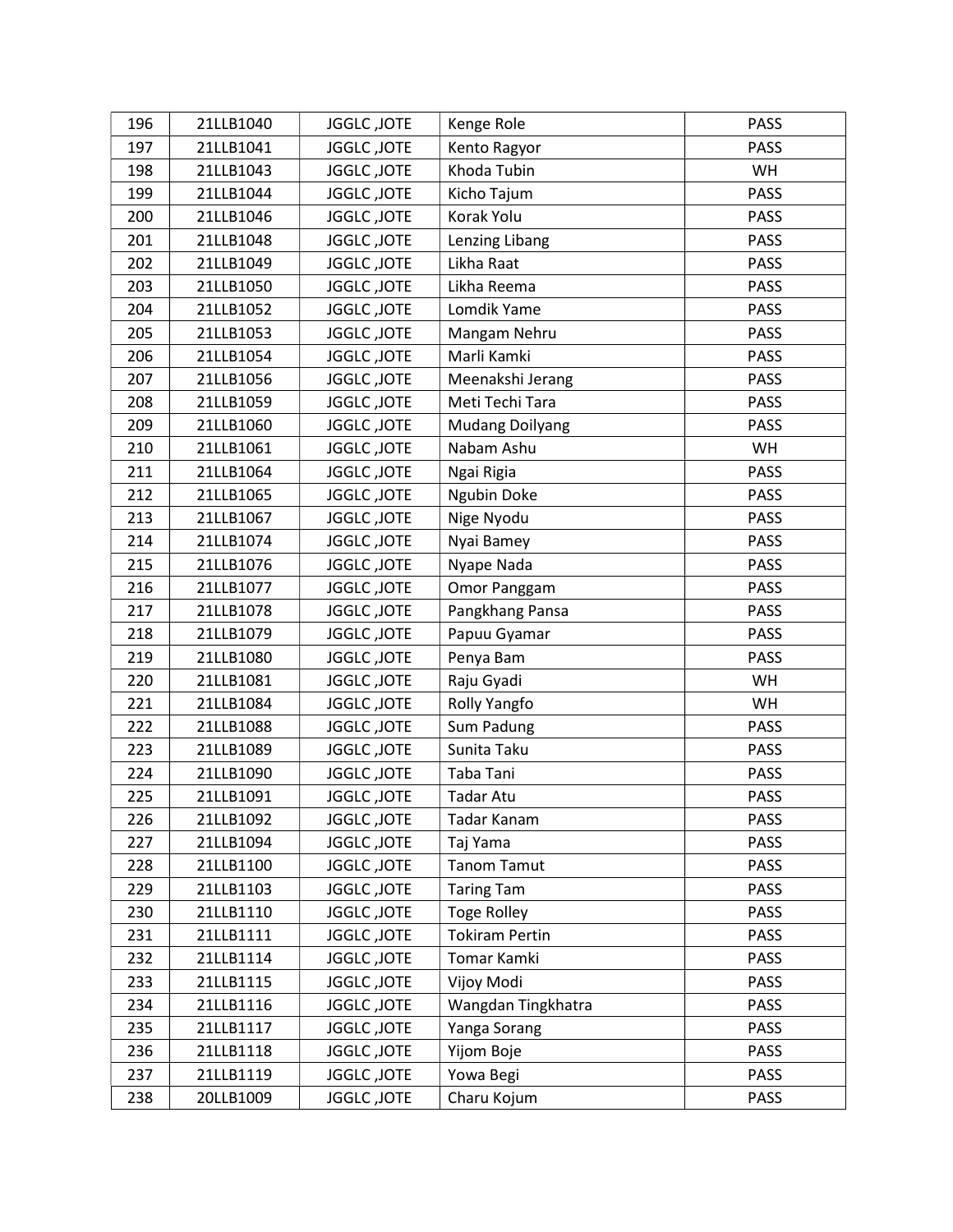| 239 | 20LLB1029 | JGGLC, JOTE        | Ishak Taying             | <b>PASS</b> |
|-----|-----------|--------------------|--------------------------|-------------|
| 240 | 20LLB1034 | <b>JGGLC, JOTE</b> | <b>Kangkiling Tatung</b> | <b>PASS</b> |

# LLB-III SEMESTER, (New Course)

| SL.NO                   | ROLL. NO | <b>COLLEGE</b> | NAME OF STUDENT        | SEMESTER RESULT |
|-------------------------|----------|----------------|------------------------|-----------------|
| $\mathbf{1}$            | 20LLB001 | ALA, LEKHI     | <b>AJIT BONIA</b>      | <b>PASS</b>     |
| $\overline{2}$          | 20LLB002 | ALA, LEKHI     | AJO MEGA               | <b>PASS</b>     |
| 3                       | 20LLB003 | ALA, LEKHI     | AKA KAGO               | <b>PASS</b>     |
| $\overline{\mathbf{4}}$ | 20LLB005 | ALA, LEKHI     | AMIT KUMAR SINGH       | PASS            |
| 5                       | 20LLB006 | ALA, LEKHI     | <b>ANAM NGURI</b>      | <b>PASS</b>     |
| 6                       | 20LLB007 | ALA, LEKHI     | <b>ASHAK TAMUK</b>     | <b>PASS</b>     |
| $\overline{7}$          | 20LLB008 | ALA, LEKHI     | <b>ASOMKAM CHITHAN</b> | <b>PASS</b>     |
| 8                       | 20LLB009 | ALA, LEKHI     | <b>BAMANG MARTHA</b>   | <b>PASS</b>     |
| 9                       | 20LLB010 | ALA, LEKHI     | <b>BANOI TINDYA</b>    | AB              |
| 10                      | 20LLB011 | ALA, LEKHI     | <b>BEITAO</b>          | <b>PASS</b>     |
| 11                      | 20LLB012 | ALA, LEKHI     | <b>BHAI SORANG</b>     | <b>PASS</b>     |
| 12                      | 20LLB013 | ALA, LEKHI     | <b>BIINAM MOYONG</b>   | <b>PASS</b>     |
| 13                      | 20LLB014 | ALA, LEKHI     | <b>BIKUNAM MODI</b>    | <b>PASS</b>     |
| 14                      | 20LLB015 | ALA, LEKHI     | <b>BIMMO LOLLEN</b>    | <b>PASS</b>     |
| 15                      | 20LLB016 | ALA, LEKHI     | <b>BINAM MIBANG</b>    | <b>PASS</b>     |
| 16                      | 20LLB017 | ALA, LEKHI     | <b>BUDHI KOYANG</b>    | <b>PASS</b>     |
| 17                      | 20LLB018 | ALA, LEKHI     | <b>BULLO LAILYANG</b>  | <b>PASS</b>     |
| 18                      | 20LLB019 | ALA, LEKHI     | <b>CHUKHU HORMIN</b>   | <b>PASS</b>     |
| 19                      | 20LLB020 | ALA, LEKHI     | CHUKHU JIMAK           | <b>PASS</b>     |
| 20                      | 20LLB021 | ALA, LEKHI     | <b>CHUKHU YEMI</b>     | <b>PASS</b>     |
| 21                      | 20LLB022 | ALA, LEKHI     | <b>DEKAM GINGLO</b>    | PASS            |
| 22                      | 20LLB023 | ALA, LEKHI     | <b>DIKKAR TAJI</b>     | <b>PASS</b>     |
| 23                      | 20LLB026 | ALA, LEKHI     | DUGI RAJA SAMUEL       | PASS            |
| 24                      | 20LLB027 | ALA, LEKHI     | <b>DURYO PUYOR</b>     | <b>PASS</b>     |
| 25                      | 20LLB028 | ALA, LEKHI     | <b>ELIZABETH GYADI</b> | <b>PASS</b>     |
| 26                      | 20LLB029 | ALA, LEKHI     | <b>GAMKEN RAJI</b>     | <b>PASS</b>     |
| 27                      | 20LLB030 | ALA, LEKHI     | <b>GENI MIYU</b>       | <b>PASS</b>     |
| 28                      | 20LLB031 | ALA, LEKHI     | <b>GIJUM NADA</b>      | <b>PASS</b>     |
| 29                      | 20LLB032 | ALA, LEKHI     | <b>GIOGI TAGUNG</b>    | <b>PASS</b>     |
| 30                      | 20LLB033 | ALA, LEKHI     | <b>GODAK TARA</b>      | <b>PASS</b>     |
| 31                      | 20LLB034 | ALA, LEKHI     | <b>GOLI RIBA</b>       | <b>PASS</b>     |
| 32                      | 20LLB035 | ALA, LEKHI     | <b>GOLLO TUKI</b>      | <b>PASS</b>     |
| 33                      | 20LLB036 | ALA, LEKHI     | <b>GONU TAIPODIA</b>   | <b>PASS</b>     |
| 34                      | 20LLB038 | ALA, LEKHI     | <b>HABUNG RIICHO</b>   | <b>PASS</b>     |
| 35                      | 20LLB039 | ALA,LEKHI      | <b>HAGE NOBIN</b>      | <b>PASS</b>     |
| 36                      | 20LLB040 | ALA, LEKHI     | <b>HILLANG KAMI</b>    | AB              |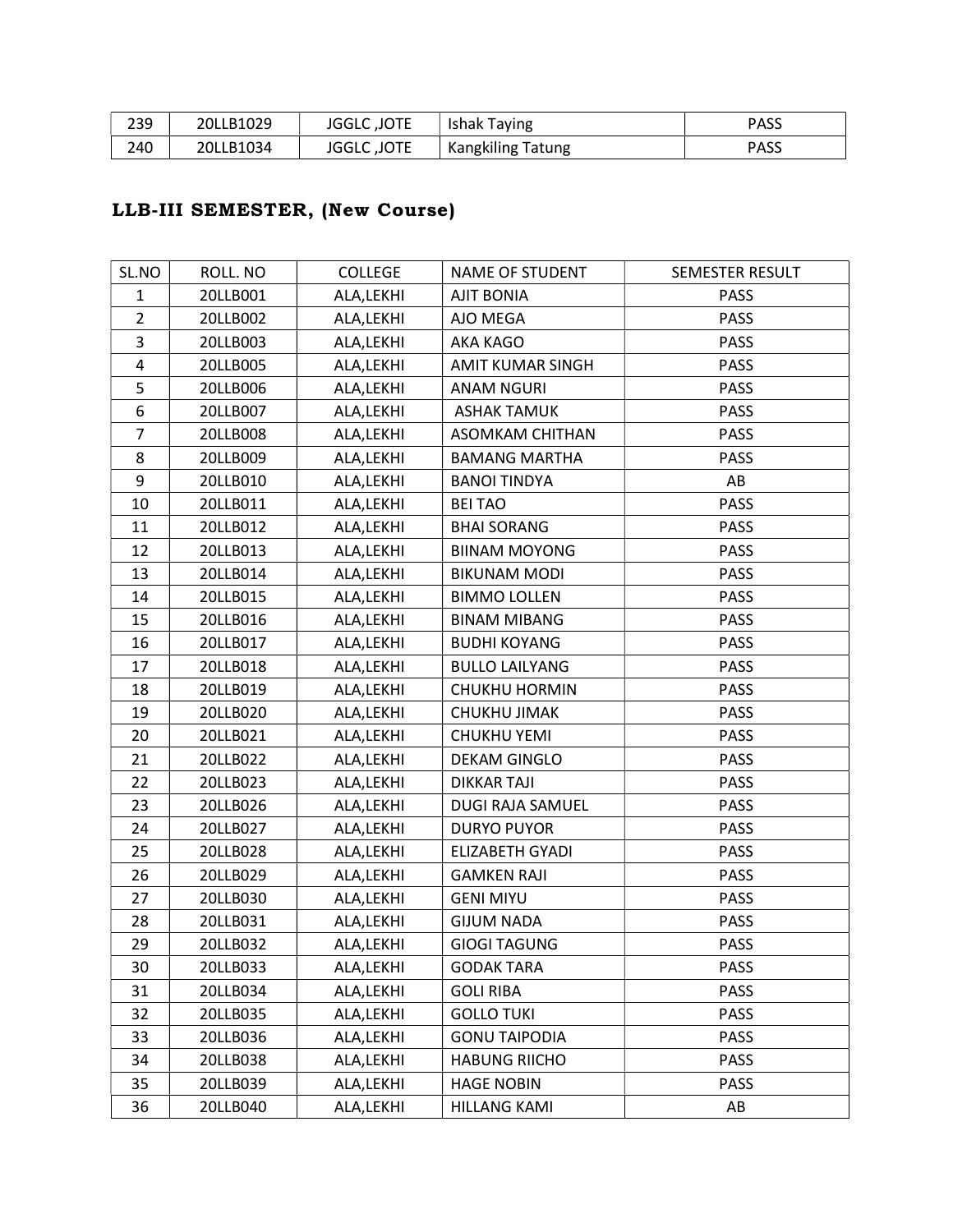| 37 | 20LLB041 | ALA, LEKHI | <b>HILLANG TASAP</b>     | <b>PASS</b> |
|----|----------|------------|--------------------------|-------------|
| 38 | 20LLB042 | ALA, LEKHI | HONWANG WANGSU           | PASS        |
| 39 | 20LLB043 | ALA, LEKHI | <b>HURA TADEK</b>        | <b>PASS</b> |
| 40 | 20LLB044 | ALA, LEKHI | <b>INYA ADO</b>          | <b>PASS</b> |
| 41 | 20LLB045 | ALA, LEKHI | <b>ISHA JUGLI</b>        | <b>PASS</b> |
| 42 | 20LLB046 | ALA, LEKHI | <b>JACOB NABOM</b>       | PASS        |
| 43 | 20LLB047 | ALA, LEKHI | <b>JANDISH TARA</b>      | <b>PASS</b> |
| 44 | 20LLB048 | ALA, LEKHI | <b>JORDAN APUM</b>       | <b>PASS</b> |
| 45 | 20LLB049 | ALA, LEKHI | <b>JUMBOM BAM</b>        | <b>PASS</b> |
| 46 | 20LLB050 | ALA, LEKHI | <b>JUMGE RIBA</b>        | <b>PASS</b> |
| 47 | 20LLB051 | ALA, LEKHI | <b>JUMLI YOCHUNG</b>     | <b>PASS</b> |
| 48 | 20LLB052 | ALA, LEKHI | KABAK AMNA               | <b>PASS</b> |
| 49 | 20LLB053 | ALA, LEKHI | <b>KABOM TATAK</b>       | <b>PASS</b> |
| 50 | 20LLB054 | ALA, LEKHI | <b>KADE ORI</b>          | <b>PASS</b> |
| 51 | 20LLB055 | ALA, LEKHI | KAKUM DOLO               | <b>PASS</b> |
| 52 | 20LLB056 | ALA, LEKHI | <b>KALUNG PABIN</b>      | <b>PASS</b> |
| 53 | 20LLB057 | ALA, LEKHI | <b>KAMDAM SIKOM</b>      | <b>PASS</b> |
| 54 | 20LLB058 | ALA, LEKHI | <b>KAMPU MARI</b>        | <b>PASS</b> |
| 55 | 20LLB059 | ALA, LEKHI | <b>KARBA PALE</b>        | <b>PASS</b> |
| 56 | 20LLB060 | ALA, LEKHI | <b>KARBO LITIN</b>       | <b>PASS</b> |
| 57 | 20LLB061 | ALA, LEKHI | <b>KARPE BASAR</b>       | <b>PASS</b> |
| 58 | 20LLB062 | ALA, LEKHI | <b>KHINGJUN MOSSANG</b>  | <b>PASS</b> |
| 59 | 20LLB063 | ALA, LEKHI | <b>KHODA NAJI</b>        | <b>PASS</b> |
| 60 | 20LLB064 | ALA, LEKHI | KIPA MAKA                | <b>PASS</b> |
| 61 | 20LLB066 | ALA, LEKHI | KIPA TAGAR               | <b>PASS</b> |
| 62 | 20LLB067 | ALA, LEKHI | KOJ AMPI                 | <b>PASS</b> |
| 63 | 20LLB068 | ALA, LEKHI | <b>KON YAPU</b>          | <b>PASS</b> |
| 64 | 20LLB069 | ALA, LEKHI | LIKHA DHONI              | <b>PASS</b> |
| 65 | 20LLB070 | ALA, LEKHI | LIKHA RIBIA              | <b>PASS</b> |
| 66 | 20LLB071 | ALA, LEKHI | LOK LAPUNG               | <b>PASS</b> |
| 67 | 20LLB072 | ALA, LEKHI | LOKAM NABOM              | PASS        |
| 68 | 20LLB073 | ALA, LEKHI | LOMI KARLO               | <b>PASS</b> |
| 69 | 20LLB074 | ALA, LEKHI | LOMKIR GADI              | PASS        |
| 70 | 20LLB075 | ALA, LEKHI | <b>MAKLEK LEGO</b>       | <b>PASS</b> |
| 71 | 20LLB076 | ALA, LEKHI | <b>MANGRI BIJU</b>       | <b>PASS</b> |
| 72 | 20LLB077 | ALA, LEKHI | MANNAI WANGSU            | <b>PASS</b> |
| 73 | 20LLB078 | ALA, LEKHI | MANNAI WANGSU            | <b>PASS</b> |
| 74 | 20LLB079 | ALA, LEKHI | <b>MARBOM NYICYOR</b>    | <b>PASS</b> |
| 75 | 20LLB080 | ALA, LEKHI | <b>MARJOM NGOMDIR</b>    | <b>PASS</b> |
| 76 | 20LLB081 | ALA, LEKHI | <b>MARTIN BORANG</b>     | <b>PASS</b> |
| 77 | 20LLB082 | ALA, LEKHI | <b>MARY RIBA</b>         | <b>PASS</b> |
| 78 | 20LLB084 | ALA, LEKHI | <b>MELING TOK COMDER</b> | <b>PASS</b> |
| 79 | 20LLB085 | ALA, LEKHI | <b>MILLI PUMIN</b>       | <b>PASS</b> |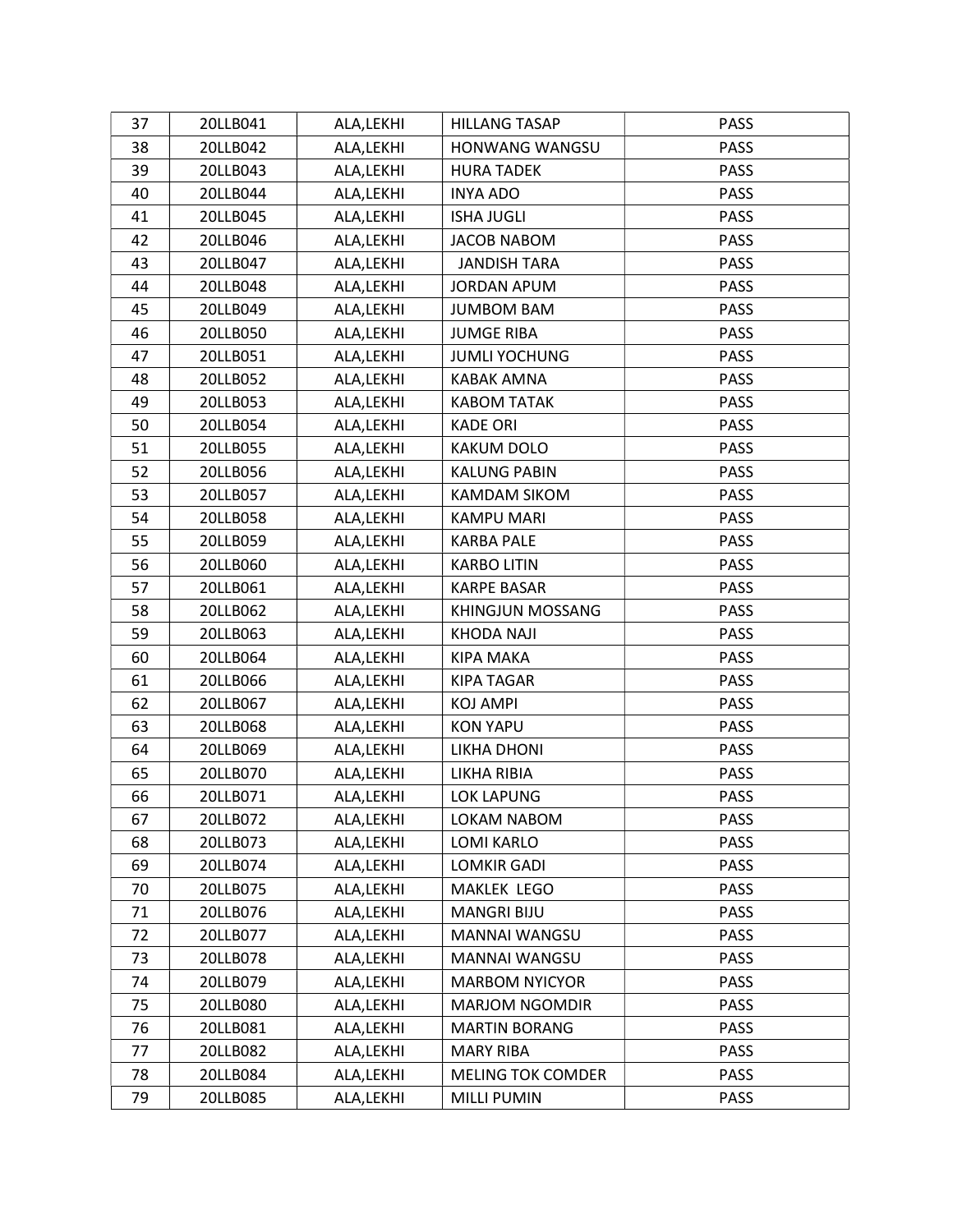| 80  | 20LLB086 | ALA, LEKHI | <b>MONSEM TAILONG</b> | <b>PASS</b> |
|-----|----------|------------|-----------------------|-------------|
| 81  | 20LLB087 | ALA, LEKHI | <b>MORYOM PERTIN</b>  | PASS        |
| 82  | 20LLB088 | ALA, LEKHI | <b>MOSES TANGZANG</b> | <b>PASS</b> |
| 83  | 20LLB089 | ALA, LEKHI | MUKMEN BAGE           | PASS        |
| 84  | 20LLB091 | ALA, LEKHI | <b>NABAM AMI</b>      | <b>PASS</b> |
| 85  | 20LLB093 | ALA, LEKHI | NABAM NIKIA           | <b>PASS</b> |
| 86  | 20LLB094 | ALA, LEKHI | <b>NABAM TANGO</b>    | <b>PASS</b> |
| 87  | 20LLB095 | ALA, LEKHI | NABAM TASANG          | <b>PASS</b> |
| 88  | 20LLB096 | ALA, LEKHI | <b>NANA TECHI</b>     | <b>PASS</b> |
| 89  | 20LLB097 | ALA, LEKHI | <b>NANI HORMING</b>   | <b>PASS</b> |
| 90  | 20LLB098 | ALA, LEKHI | <b>NARANG MALI</b>    | <b>PASS</b> |
| 91  | 20LLB099 | ALA, LEKHI | <b>NEELAM ANING</b>   | PASS        |
| 92  | 20LLB100 | ALA, LEKHI | <b>NEELAM RINI</b>    | <b>PASS</b> |
| 93  | 20LLB101 | ALA, LEKHI | NEPHA WANGSA          | PASS        |
| 94  | 20LLB103 | ALA, LEKHI | <b>NIKH AYO</b>       | <b>PASS</b> |
| 95  | 20LLB104 | ALA, LEKHI | <b>NIKJA TALO</b>     | <b>PASS</b> |
| 96  | 20LLB106 | ALA, LEKHI | <b>NYAROM ANJELY</b>  | <b>PASS</b> |
| 97  | 20LLB107 | ALA, LEKHI | <b>OMIR TATIN</b>     | <b>PASS</b> |
| 98  | 20LLB108 | ALA, LEKHI | PABAN LOGOR LEYA      | <b>PASS</b> |
| 99  | 20LLB110 | ALA, LEKHI | PISA TAKAR            | <b>PASS</b> |
| 100 | 20LLB111 | ALA, LEKHI | RADHE SUMPA           | <b>PASS</b> |
| 101 | 20LLB112 | ALA, LEKHI | RAHA TAME             | <b>PASS</b> |
| 102 | 20LLB114 | ALA, LEKHI | RAJ TAYEM             | <b>PASS</b> |
| 103 | 20LLB115 | ALA, LEKHI | RAMIYA TAPING         | <b>PASS</b> |
| 104 | 20LLB116 | ALA, LEKHI | <b>REI TADUNG</b>     | <b>PASS</b> |
| 105 | 20LLB117 | ALA, LEKHI | <b>RIKEN KOYU</b>     | <b>PASS</b> |
| 106 | 20LLB118 | ALA, LEKHI | <b>RISSO ANTHONY</b>  | <b>PASS</b> |
| 107 | 20LLB119 | ALA, LEKHI | RITA RAPUNG           | <b>PASS</b> |
| 108 | 20LLB120 | ALA, LEKHI | <b>SAMBA TECHI</b>    | <b>PASS</b> |
| 109 | 20LLB121 | ALA, LEKHI | SAPNA PANGO           | <b>PASS</b> |
| 110 | 20LLB122 | ALA, LEKHI | <b>SIJUM YUDIK</b>    | <b>PASS</b> |
| 111 | 20LLB123 | ALA, LEKHI | SONAM LAMNIO          | <b>PASS</b> |
| 112 | 20LLB124 | ALA, LEKHI | SONO JELLY            | <b>PASS</b> |
| 113 | 20LLB125 | ALA, LEKHI | <b>SUNIL DOKA</b>     | <b>PASS</b> |
| 114 | 20LLB126 | ALA, LEKHI | <b>TABA TANI</b>      | <b>PASS</b> |
| 115 | 20LLB127 | ALA, LEKHI | TABA ACHU             | <b>PASS</b> |
| 116 | 20LLB128 | ALA, LEKHI | <b>TABA LUKE</b>      | PASS        |
| 117 | 20LLB129 | ALA, LEKHI | <b>TABA PENKA</b>     | <b>PASS</b> |
| 118 | 20LLB130 | ALA, LEKHI | <b>TADAK NUNGNU</b>   | <b>PASS</b> |
| 119 | 20LLB131 | ALA, LEKHI | <b>TADAR ANAK</b>     | <b>PASS</b> |
| 120 | 20LLB132 | ALA, LEKHI | <b>TADAR BAI</b>      | <b>PASS</b> |
| 121 | 20LLB133 | ALA, LEKHI | <b>TADAR PYALANG</b>  | <b>PASS</b> |
| 122 | 20LLB134 | ALA, LEKHI | TAI PETER             | AB          |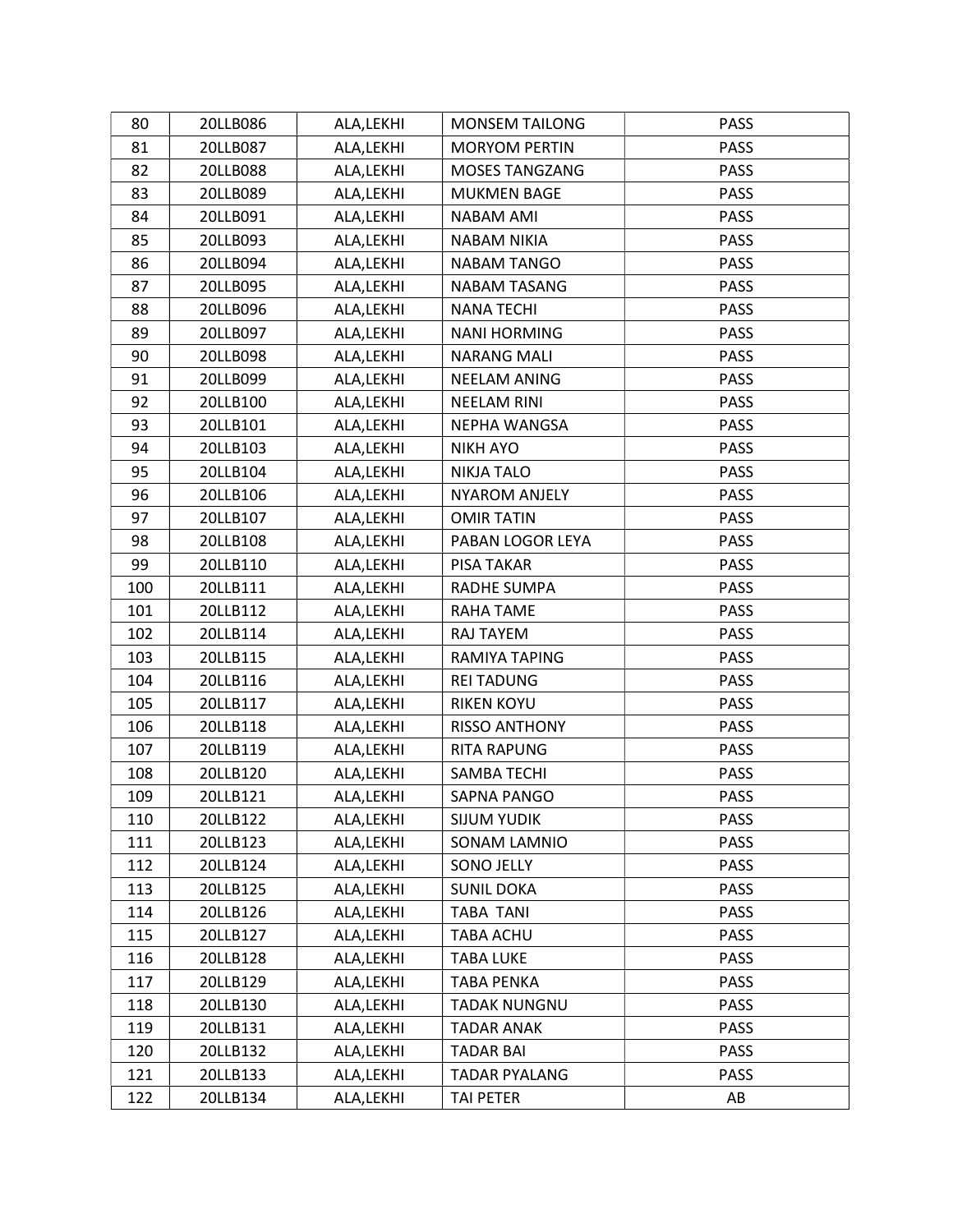| 123 | 20LLB135  | ALA, LEKHI  | TAJOW WANGPAN           | <b>PASS</b> |
|-----|-----------|-------------|-------------------------|-------------|
| 124 | 20LLB136  | ALA, LEKHI  | <b>TAJUM DIGLI</b>      | <b>PASS</b> |
| 125 | 20LLB137  | ALA, LEKHI  | <b>TAKHIA DOLO</b>      | <b>PASS</b> |
| 126 | 20LLB138  | ALA, LEKHI  | <b>TALLO GYATI</b>      | <b>PASS</b> |
| 127 | 20LLB139  | ALA, LEKHI  | <b>TAME TANIYA</b>      | <b>PASS</b> |
| 128 | 20LLB140  | ALA, LEKHI  | <b>TAMI TASHI</b>       | <b>PASS</b> |
| 129 | 20LLB141  | ALA, LEKHI  | <b>TAMIYO TATAK</b>     | <b>PASS</b> |
| 130 | 20LLB142  | ALA, LEKHI  | <b>TANA KATU</b>        | <b>PASS</b> |
| 131 | 20LLB143  | ALA,LEKHI   | TANA RINI               | <b>PASS</b> |
| 132 | 20LLB144  | ALA, LEKHI  | <b>TANIA OLIK</b>       | <b>PASS</b> |
| 133 | 20LLB145  | ALA, LEKHI  | <b>TANU BENGIA</b>      | <b>PASS</b> |
| 134 | 20LLB146  | ALA, LEKHI  | <b>TANYANG DACHA</b>    | <b>PASS</b> |
| 135 | 20LLB147  | ALA,LEKHI   | TAP JOHNY               | <b>PASS</b> |
| 136 | 20LLB149  | ALA, LEKHI  | <b>TARING NIKPO</b>     | <b>PASS</b> |
| 137 | 20LLB150  | ALA, LEKHI  | <b>TASOK MARA</b>       | <b>PASS</b> |
| 138 | 20LLB152  | ALA, LEKHI  | <b>TASSAR TAMI</b>      | AB          |
| 139 | 20LLB153  | ALA,LEKHI   | <b>TASSO JAILYANG</b>   | PASS        |
| 140 | 20LLB154  | ALA, LEKHI  | <b>TASSO TAKO NADHO</b> | <b>PASS</b> |
| 141 | 20LLB155  | ALA, LEKHI  | <b>TATE RIDDI</b>       | <b>PASS</b> |
| 142 | 20LLB156  | ALA, LEKHI  | <b>TATE TANA</b>        | <b>PASS</b> |
| 143 | 20LLB157  | ALA, LEKHI  | <b>TATUNG TAMAK</b>     | <b>PASS</b> |
| 144 | 20LLB158  | ALA, LEKHI  | <b>TAW PIKU</b>         | <b>PASS</b> |
| 145 | 20LLB159  | ALA, LEKHI  | <b>TAYAR MALLANG</b>    | <b>PASS</b> |
| 146 | 20LLB160  | ALA, LEKHI  | <b>TEZU NERI</b>        | <b>PASS</b> |
| 147 | 20LLB161  | ALA,LEKHI   | <b>TOKO LENTO</b>       | <b>PASS</b> |
| 148 | 20LLB162  | ALA, LEKHI  | <b>TOKO PARANG</b>      | <b>PASS</b> |
| 149 | 20LLB163  | ALA, LEKHI  | <b>TOKO YAMI</b>        | <b>PASS</b> |
| 150 | 20LLB164  | ALA,LEKHI   | <b>TUMBOM BOMJEN</b>    | <b>PASS</b> |
| 151 | 20LLB165  | ALA, LEKHI  | <b>TUMJOM ETE</b>       | <b>PASS</b> |
| 152 | 20LLB166  | ALA, LEKHI  | TUMNYA PATUM            | <b>PASS</b> |
| 153 | 20LLB167  | ALA, LEKHI  | <b>TUMTER ORI</b>       | <b>PASS</b> |
| 154 | 20LLB168  | ALA, LEKHI  | WANGLAT KHOMRANG        | <b>PASS</b> |
| 155 | 20LLB169  | ALA, LEKHI  | YANGA GIBA              | <b>PASS</b> |
| 156 | 20LLB170  | ALA, LEKHI  | YAPI LOMBI              | <b>PASS</b> |
| 157 | 20LLB171  | ALA, LEKHI  | YATUNG GYADI            | PASS        |
| 158 | 20LLB172  | ALA, LEKHI  | YORA BATHEY             | <b>PASS</b> |
| 159 | 20LLB173  | ALA, LEKHI  | YUMGAM POYOM            | <b>PASS</b> |
| 160 | 20LLB174  | ALA,LEKHI   | YUMTO MAYING            | <b>PASS</b> |
| 161 | 20LLB175  | ALA, LEKHI  | YURUM KOKAK             | <b>PASS</b> |
| 162 | 19LLB085  | ALA,LEKHI   | NABAM RABGANG           | AB          |
| 163 | 19LLB024  | ALA, LEKHI  | DUYU NIMEY              | <b>PASS</b> |
| 164 | 20LLB1001 | JGGLC, JOTE | Anong Kabak             | <b>PASS</b> |
| 165 | 20LLB1002 | JGGLC, JOTE | Bai Nalo                | <b>PASS</b> |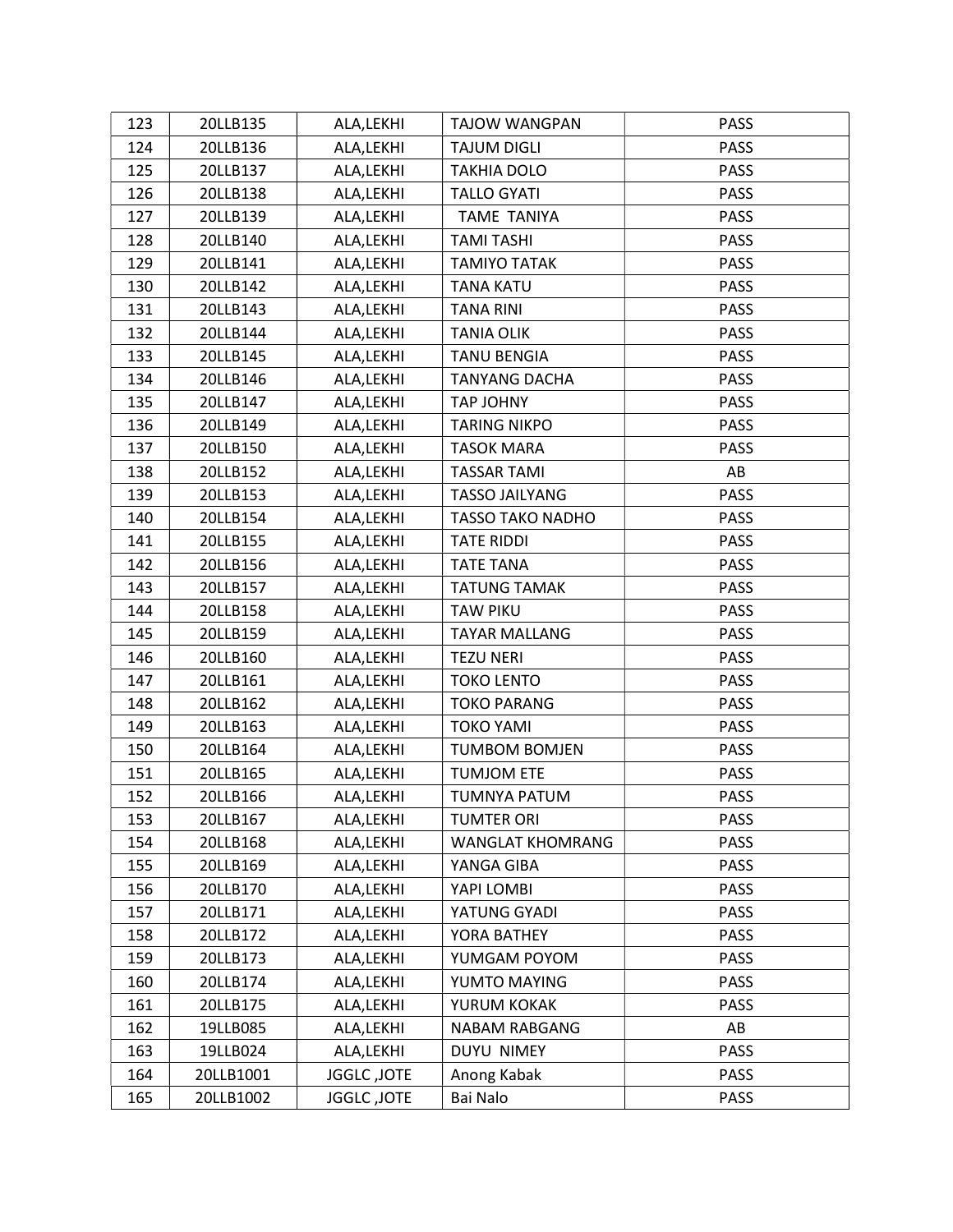| 166 | 20LLB1003 | JGGLC, JOTE        | <b>Biki Tania</b>    | <b>PASS</b> |
|-----|-----------|--------------------|----------------------|-------------|
| 167 | 20LLB1006 | JGGLC, JOTE        | <b>Bomnyir Gadi</b>  | <b>PASS</b> |
| 168 | 20LLB1007 | JGGLC, JOTE        | Byabang Noah Dui     | <b>PASS</b> |
| 169 | 20LLB1008 | JGGLC, JOTE        | Chabbish Nopi        | <b>PASS</b> |
| 170 | 20LLB1009 | JGGLC, JOTE        | Charu Kojum          | <b>PASS</b> |
| 171 | 20LLB1010 | JGGLC, JOTE        | Charu Tapum          | <b>PASS</b> |
| 172 | 20LLB1012 | JGGLC, JOTE        | Dagrik Ete           | <b>PASS</b> |
| 173 | 20LLB1013 | JGGLC, JOTE        | David Miding Jerang  | PASS        |
| 174 | 20LLB1016 | JGGLC, JOTE        | Disa Siga            | $R-3.5$     |
| 175 | 20LLB1019 | JGGLC, JOTE        | Gachi Techi          | PASS        |
| 176 | 20LLB1020 | JGGLC, JOTE        | Gagam Tamut          | PASS        |
| 177 | 20LLB1021 | JGGLC, JOTE        | Geni Kato            | PASS        |
| 178 | 20LLB1022 | JGGLC, JOTE        | Ginghoi Lap          | <b>PASS</b> |
| 179 | 20LLB1023 | JGGLC, JOTE        | Giogi Loma           | <b>PASS</b> |
| 180 | 20LLB1026 | JGGLC, JOTE        | <b>Gyamar Talang</b> | <b>PASS</b> |
| 181 | 20LLB1029 | JGGLC, JOTE        | <b>Ishak Taying</b>  | <b>PASS</b> |
| 182 | 20LLB1031 | JGGLC, JOTE        | Joram Taluk          | <b>PASS</b> |
| 183 | 20LLB1033 | JGGLC, JOTE        | Kaling Narmi Tatik   | <b>PASS</b> |
| 184 | 20LLB1034 | JGGLC, JOTE        | Kangkiling Tatung    | PASS        |
| 185 | 20LLB1037 | JGGLC, JOTE        | Kina Kemyir          | PASS        |
| 186 | 20LLB1039 | JGGLC, JOTE        | Komi Singhi          | <b>PASS</b> |
| 187 | 20LLB1041 | JGGLC, JOTE        | Laxmi Sonam          | <b>PASS</b> |
| 188 | 20LLB1042 | JGGLC, JOTE        | Licha Taniam         | <b>PASS</b> |
| 189 | 20LLB1043 | JGGLC, JOTE        | Likha Tagu           | <b>PASS</b> |
| 190 | 20LLB1044 | JGGLC, JOTE        | Likha Tarah          | <b>PASS</b> |
| 191 | 20LLB1045 | JGGLC, JOTE        | Likha Tekh           | <b>PASS</b> |
| 192 | 20LLB1046 | JGGLC, JOTE        | Lindum Aruah         | <b>PASS</b> |
| 193 | 20LLB1048 | JGGLC, JOTE        | Lindum Tato          | <b>PASS</b> |
| 194 | 20LLB1049 | JGGLC, JOTE        | Lingdom Sanjay       | <b>PASS</b> |
| 195 | 20LLB1050 | <b>JGGLC, JOTE</b> | Maga Toni            | <b>PASS</b> |
| 196 | 20LLB1051 | JGGLC, JOTE        | Makyem Tagi          | <b>PASS</b> |
| 197 | 20LLB1052 | JGGLC, JOTE        | Mario Rio            | <b>PASS</b> |
| 198 | 20LLB1055 | JGGLC, JOTE        | Matung Yangfo        | PASS        |
| 199 | 20LLB1062 | <b>JGGLC, JOTE</b> | Nabam Tada           | <b>PASS</b> |
| 200 | 20LLB1064 | JGGLC, JOTE        | Nabam Tukum          | <b>PASS</b> |
| 201 | 20LLB1065 | JGGLC, JOTE        | Najen Rangwang       | <b>PASS</b> |
| 202 | 20LLB1066 | JGGLC, JOTE        | Ngujum Taju          | <b>PASS</b> |
| 203 | 20LLB1069 | JGGLC, JOTE        | Nyumluk Bui          | <b>PASS</b> |
| 204 | 20LLB1070 | JGGLC, JOTE        | Ojing Tamin          | <b>PASS</b> |
| 205 | 20LLB1071 | JGGLC, JOTE        | Oni Jamoh            | <b>PASS</b> |
| 206 | 20LLB1072 | JGGLC, JOTE        | Paching Tatu         | <b>PASS</b> |
| 207 | 20LLB1073 | JGGLC, JOTE        | Pate Mesi Lomdak     | <b>PASS</b> |
| 208 | 20LLB1074 | JGGLC, JOTE        | Peter Ngorang        | <b>PASS</b> |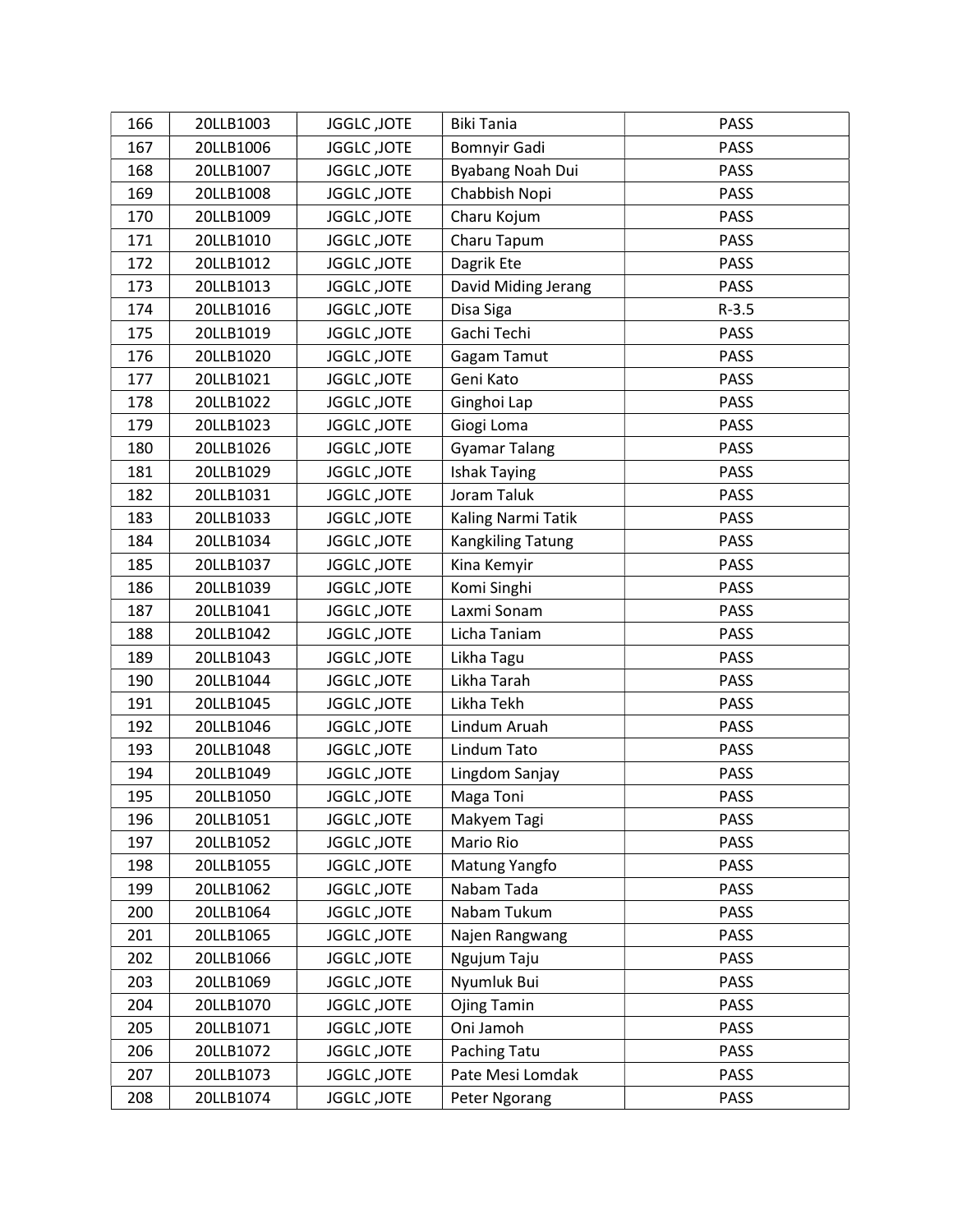| 209 | 20LLB1075 | JGGLC, JOTE | <b>Pundung Libang</b> | <b>PASS</b> |
|-----|-----------|-------------|-----------------------|-------------|
| 210 | 20LLB1076 | JGGLC, JOTE | Raj Kr. Techi         | <b>PASS</b> |
| 211 | 20LLB1077 | JGGLC, JOTE | Raju Dajam            | <b>PASS</b> |
| 212 | 20LLB1078 | JGGLC, JOTE | Resamso Chowka        | <b>PASS</b> |
| 213 | 20LLB1080 | JGGLC, JOTE | Rokom Siram           | <b>PASS</b> |
| 214 | 20LLB1082 | JGGLC, JOTE | Sambo Mangfi          | <b>PASS</b> |
| 215 | 20LLB1083 | JGGLC, JOTE | Sangha Tader          | <b>PASS</b> |
| 216 | 20LLB1084 | JGGLC, JOTE | Sangha Tasso          | <b>PASS</b> |
| 217 | 20LLB1085 | JGGLC, JOTE | Sartam Anil Maru      | <b>PASS</b> |
| 218 | 20LLB1087 | JGGLC, JOTE | <b>Sunil Tallang</b>  | <b>PASS</b> |
| 219 | 20LLB1089 | JGGLC, JOTE | Tachi Nguba           | <b>PASS</b> |
| 220 | 20LLB1090 | JGGLC, JOTE | Tadar Hari            | <b>PASS</b> |
| 221 | 20LLB1092 | JGGLC, JOTE | Tagi Ruti             | <b>PASS</b> |
| 222 | 20LLB1094 | JGGLC, JOTE | <b>Taje Maying</b>    | <b>PASS</b> |
| 223 | 20LLB1095 | JGGLC, JOTE | <b>Tam Talu</b>       | <b>PASS</b> |
| 224 | 20LLB1096 | JGGLC, JOTE | Tam Yasha             | <b>PASS</b> |
| 225 | 20LLB1101 | JGGLC, JOTE | Taniang Tajo          | <b>PASS</b> |
| 226 | 20LLB1107 | JGGLC, JOTE | Taw Tungka            | <b>PASS</b> |
| 227 | 20LLB1113 | JGGLC, JOTE | Thaddeus Techi        | <b>PASS</b> |
| 228 | 20LLB1114 | JGGLC, JOTE | <b>Thomas Nyitin</b>  | <b>FAIL</b> |
| 229 | 20LLB1115 | JGGLC, JOTE | <b>Tok Yania</b>      | <b>PASS</b> |
| 230 | 20LLB1116 | JGGLC, JOTE | Tyson Ekke            | <b>PASS</b> |
| 231 | 20LLB1117 | JGGLC, JOTE | Yadang Dada           | <b>PASS</b> |
| 232 | 20LLB1118 | JGGLC, JOTE | Yati Gumja            | <b>PASS</b> |
| 233 | 20LLB1119 | JGGLC, JOTE | Yegnia Don            | <b>PASS</b> |
| 234 | 19LLB1026 | JGGLC, JOTE | Khoda Kasa            | <b>PASS</b> |

# LLB-V SEMESTER, (New Course)

| Sl. No         | <b>ROLL.NO</b> | <b>COLLEGE</b> | Name of students        | <b>SEMESTER RESULT</b> |
|----------------|----------------|----------------|-------------------------|------------------------|
| 1              | 18LLB008       | ALA, LEKHI     | <b>BENGIA APO</b>       | <b>PASS</b>            |
| $\overline{2}$ | 18LLB019       | ALA, LEKHI     | DANGU HINDA             | <b>PASS</b>            |
| 3              | 18LLB061       | ALA, LEKHI     | LIJUM ADO               | <b>PASS</b>            |
| 4              | 18LLB090       | ALA, LEKHI     | <b>NARAH RANIA</b>      | <b>PASS</b>            |
| 5              | 18LLB105       | ALA, LEKHI     | <b>OYAR MIZE</b>        | <b>PASS</b>            |
| 6              | 18LLB108       | ALA, LEKHI     | PHASSANG ATAP           | <b>PASS</b>            |
| 7              | 19LLB003       | ALA, LEKHI     | ARUN KUMAR TIWARI       | <b>PASS</b>            |
| 8              | 19LLB004       | ALA, LEKHI     | <b>ASHANG GADUK</b>     | <b>PASS</b>            |
| 9              | 19LLB005       | ALA, LEKHI     | ATHABI LINGGI           | <b>PASS</b>            |
| 10             | 19LLB007       | ALA, LEKHI     | <b>BATHRAM THASUSOW</b> | <b>PASS</b>            |
| 11             | 19LLB009       | ALA, LEKHI     | <b>BIKU YERIN</b>       | <b>PASS</b>            |
| 12             | 19LLB010       | ALA, LEKHI     | <b>BIRI PINCHANG</b>    | <b>PASS</b>            |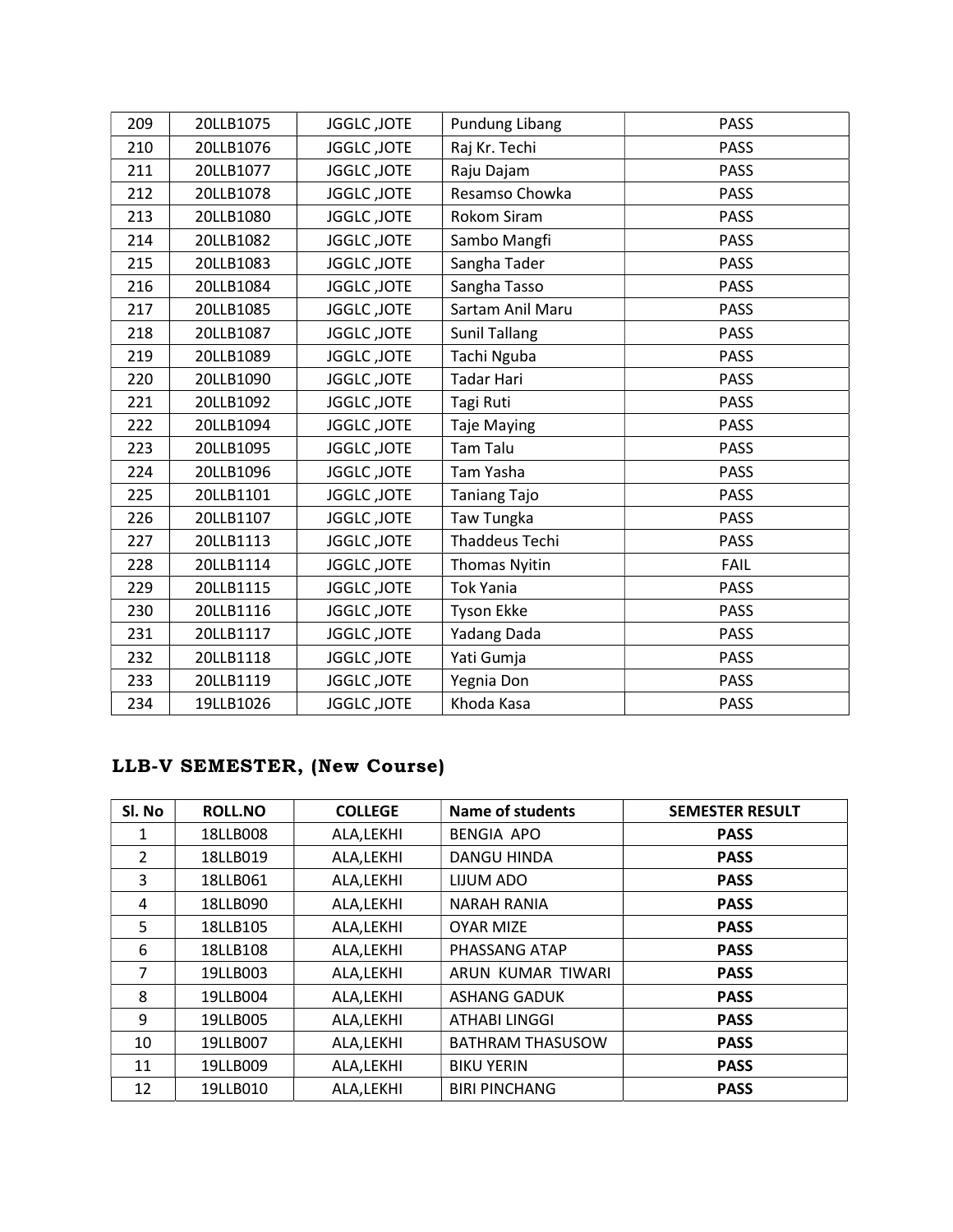| 13 | 19LLB012 | ALA, LEKHI | <b>BOMLI RIBA</b>    | <b>PASS</b> |
|----|----------|------------|----------------------|-------------|
| 14 | 19LLB013 | ALA, LEKHI | <b>BYABANG MEMA</b>  | <b>PASS</b> |
| 15 | 19LLB014 | ALA, LEKHI | <b>CHARU KOBIT</b>   | <b>PASS</b> |
| 16 | 19LLB016 | ALA, LEKHI | <b>CHERA TARING</b>  | <b>PASS</b> |
| 17 | 19LLB017 | ALA, LEKHI | CHUKHU ANUNG         | <b>PASS</b> |
| 18 | 19LLB019 | ALA, LEKHI | <b>DEJUM TALLY</b>   | <b>PASS</b> |
| 19 | 19LLB023 | ALA, LEKHI | <b>DUSU PULLO</b>    | AB          |
| 20 | 19LLB024 | ALA, LEKHI | <b>DUYU NIMEY</b>    | <b>PASS</b> |
| 21 | 19LLB025 | ALA, LEKHI | <b>GEBI KARBAK</b>   | <b>PASS</b> |
| 22 | 19LLB027 | ALA, LEKHI | <b>GETOM LANGKAM</b> | <b>PASS</b> |
| 23 | 19LLB028 | ALA, LEKHI | <b>GIDA TAPUM</b>    | <b>PASS</b> |
| 24 | 19LLB031 | ALA, LEKHI | <b>GORI BASAR</b>    | <b>PASS</b> |
| 25 | 19LLB032 | ALA, LEKHI | <b>GUCHI TENI</b>    | <b>PASS</b> |
| 26 | 19LLB034 | ALA, LEKHI | <b>GYATI GAMBO</b>   | <b>PASS</b> |
| 27 | 19LLB035 | ALA, LEKHI | <b>HAGE ONIYA</b>    | <b>PASS</b> |
| 28 | 19LLB036 | ALA, LEKHI | <b>JIRBA BOGO</b>    | <b>PASS</b> |
| 29 | 19LLB038 | ALA, LEKHI | JOHN DUPU            | <b>PASS</b> |
| 30 | 19LLB041 | ALA, LEKHI | <b>JUSTIN RAJ R</b>  | <b>PASS</b> |
| 31 | 19LLB042 | ALA, LEKHI | KABAK JOYA           | <b>PASS</b> |
| 32 | 19LLB043 | ALA, LEKHI | <b>KABOM BAGRA</b>   | <b>PASS</b> |
| 33 | 19LLB044 | ALA, LEKHI | KALING GAO           | <b>PASS</b> |
| 34 | 19LLB045 | ALA, LEKHI | KALOM PERME          | <b>PASS</b> |
| 35 | 19LLB047 | ALA, LEKHI | <b>KARA YAKIO</b>    | <b>PASS</b> |
| 36 | 19LLB049 | ALA, LEKHI | <b>KENGAM LOLLEN</b> | <b>PASS</b> |
| 37 | 19LLB050 | ALA, LEKHI | <b>KENI BAGRA</b>    | <b>PASS</b> |
| 38 | 19LLB054 | ALA, LEKHI | KHODA HANO           | <b>PASS</b> |
| 39 | 19LLB056 | ALA, LEKHI | KHODA TARANG         | <b>PASS</b> |
| 40 | 19LLB057 | ALA, LEKHI | KHODA YUBEY          | <b>PASS</b> |
| 41 | 19LLB058 | ALA, LEKHI | KHOLI NAGA           | <b>PASS</b> |
| 42 | 19LLB061 | ALA, LEKHI | <b>KIPA TUNG</b>     | <b>PASS</b> |
| 43 | 19LLB062 | ALA, LEKHI | <b>KON JILL</b>      | <b>PASS</b> |
| 44 | 19LLB064 | ALA, LEKHI | <b>LALU NGUKI</b>    | <b>PASS</b> |
| 45 | 19LLB065 | ALA, LEKHI | LICHA RAKAP          | <b>PASS</b> |
| 46 | 19LLB066 | ALA, LEKHI | LIKHA TAGU           | <b>PASS</b> |
| 47 | 19LLB068 | ALA, LEKHI | LIKHA YARIN          | <b>PASS</b> |
| 48 | 19LLB069 | ALA, LEKHI | LIKUM RUYI           | <b>PASS</b> |
| 49 | 19LLB070 | ALA, LEKHI | LOD ASHA             | <b>PASS</b> |
| 50 | 19LLB071 | ALA, LEKHI | LOD CHILYANG         | <b>PASS</b> |
| 51 | 19LLB073 | ALA, LEKHI | MAGA TARAK           | <b>PASS</b> |
| 52 | 19LLB074 | ALA, LEKHI | <b>MARK MOYONG</b>   | <b>PASS</b> |
| 53 | 19LLB075 | ALA, LEKHI | <b>MARPIORI</b>      | <b>PASS</b> |
| 54 | 19LLB078 | ALA, LEKHI | MIRA DAS             | <b>PASS</b> |
| 55 | 19LLB079 | ALA, LEKHI | MITI MIZE            | <b>PASS</b> |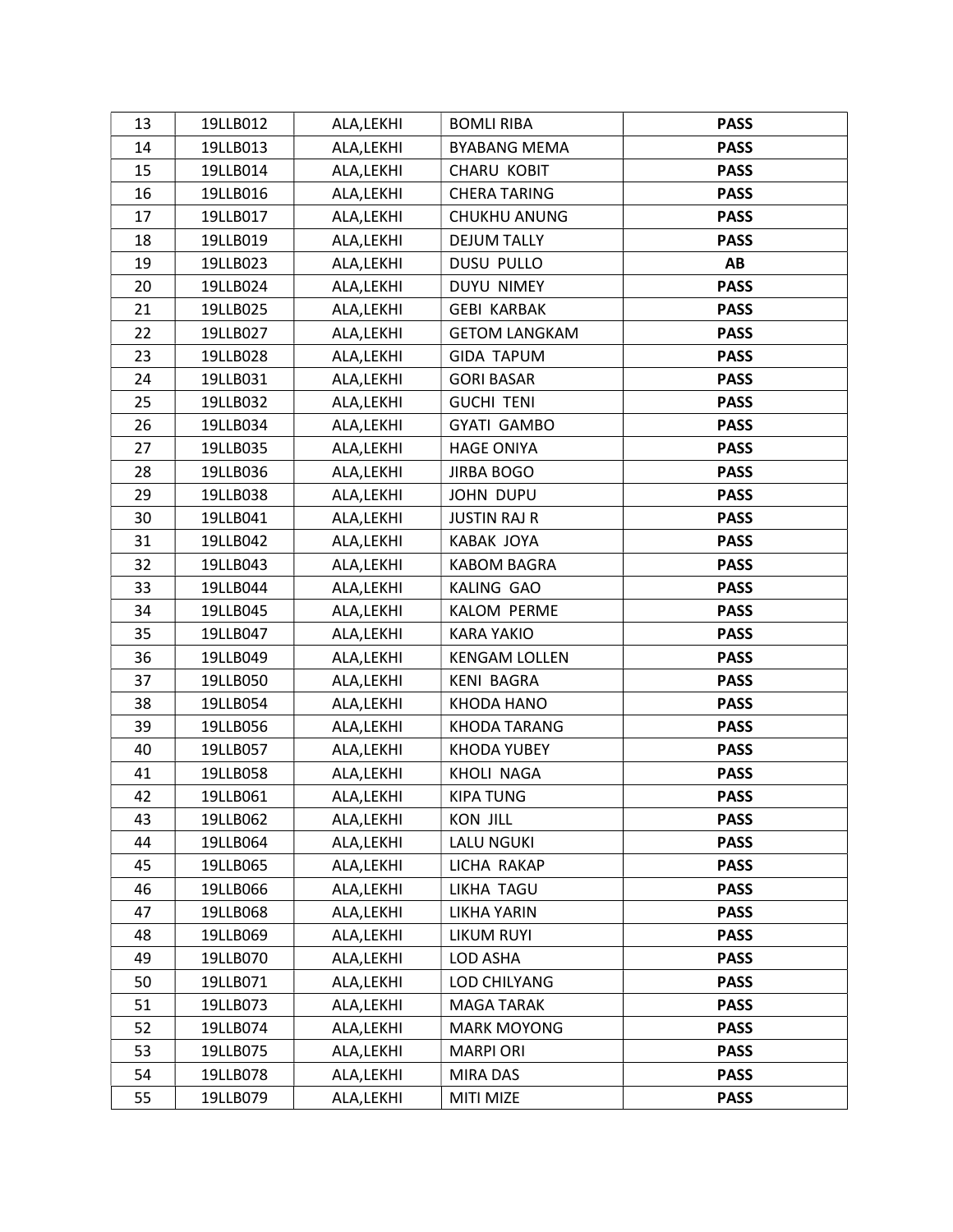| 56 | 19LLB080 | ALA, LEKHI | <b>MOLI RIBA</b>     | <b>PASS</b> |
|----|----------|------------|----------------------|-------------|
| 57 | 19LLB082 | ALA, LEKHI | NABAM JANGRANG       | <b>PASS</b> |
| 58 | 19LLB086 | ALA, LEKHI | <b>NABAM TAGER</b>   | <b>PASS</b> |
| 59 | 19LLB088 | ALA, LEKHI | NADA TARI            | <b>PASS</b> |
| 60 | 19LLB089 | ALA, LEKHI | NANI YAMPI           | <b>PASS</b> |
| 61 | 19LLB090 | ALA, LEKHI | NANNU PERTIN         | <b>PASS</b> |
| 62 | 19LLB092 | ALA, LEKHI | NITHIN SUNNY         | <b>PASS</b> |
| 63 | 19LLB093 | ALA, LEKHI | NOBI BAGANG          | <b>PASS</b> |
| 64 | 19LLB095 | ALA, LEKHI | NOTO ADO             | <b>PASS</b> |
| 65 | 19LLB097 | ALA, LEKHI | NYAI LOYI            | <b>PASS</b> |
| 66 | 19LLB098 | ALA, LEKHI | <b>NYUMBA ROMIN</b>  | <b>PASS</b> |
| 67 | 19LLB100 | ALA, LEKHI | PAYANG MUDANG        | <b>PASS</b> |
| 68 | 19LLB101 | ALA, LEKHI | PEI TOPU             | <b>PASS</b> |
| 69 | 19LLB102 | ALA, LEKHI | PUMAN WANGSU         | <b>PASS</b> |
| 70 | 19LLB103 | ALA, LEKHI | PUNAM DUPIT          | <b>PASS</b> |
| 71 | 19LLB104 | ALA, LEKHI | PUNYO SAMBYO         | <b>PASS</b> |
| 72 | 19LLB105 | ALA, LEKHI | PURA YABII           | <b>PASS</b> |
| 73 | 19LLB106 | ALA, LEKHI | PUVIT DANGGEN        | <b>PASS</b> |
| 74 | 19LLB107 | ALA, LEKHI | RACHO NAMPI          | <b>PASS</b> |
| 75 | 19LLB109 | ALA, LEKHI | RAKGO NUNGNU         | <b>PASS</b> |
| 76 | 19LLB112 | ALA, LEKHI | REEBA TALLONG        | AB          |
| 77 | 19LLB113 | ALA, LEKHI | RIKLUM ULI           | <b>PASS</b> |
| 78 | 19LLB114 | ALA, LEKHI | RITER RIBA           | <b>PASS</b> |
| 79 | 19LLB116 | ALA, LEKHI | SANGKUNG JONAH       | <b>PASS</b> |
| 80 | 19LLB118 | ALA, LEKHI | SARA CHABIN          | <b>PASS</b> |
| 81 | 19LLB119 | ALA, LEKHI | SIMA DUYU            | <b>PASS</b> |
| 82 | 19LLB120 | ALA, LEKHI | <b>SUNIL RAPUNG</b>  | <b>PASS</b> |
| 83 | 19LLB121 | ALA, LEKHI | TABA ABO             | <b>PASS</b> |
| 84 | 19LLB122 | ALA, LEKHI | TABA TARA            | <b>PASS</b> |
| 85 | 19LLB124 | ALA, LEKHI | <b>TABIN ROPUK</b>   | <b>PASS</b> |
| 86 | 19LLB125 | ALA, LEKHI | <b>TAD LALA</b>      | <b>PASS</b> |
| 87 | 19LLB129 | ALA, LEKHI | TAJUM KODAK          | <b>PASS</b> |
| 88 | 19LLB130 | ALA, LEKHI | <b>TAKU TANII</b>    | <b>PASS</b> |
| 89 | 19LLB134 | ALA, LEKHI | <b>TAMAR MARBOM</b>  | <b>PASS</b> |
| 90 | 19LLB136 | ALA, LEKHI | TAMO TACHA           | <b>PASS</b> |
| 91 | 19LLB137 | ALA, LEKHI | <b>TANA MONI</b>     | <b>PASS</b> |
| 92 | 19LLB143 | ALA, LEKHI | <b>TASSO DODUNG</b>  | <b>PASS</b> |
| 93 | 19LLB146 | ALA, LEKHI | <b>TAUG SERA</b>     | <b>PASS</b> |
| 94 | 19LLB150 | ALA, LEKHI | <b>TECHI MARAM</b>   | <b>PASS</b> |
| 95 | 19LLB151 | ALA, LEKHI | TECHI OUM TARA       | <b>PASS</b> |
| 96 | 19LLB153 | ALA, LEKHI | TERI PUMPI           | <b>PASS</b> |
| 97 | 19LLB155 | ALA, LEKHI | <b>TILLING GANYA</b> | <b>PASS</b> |
| 98 | 19LLB156 | ALA, LEKHI | TOK YAJO             | <b>PASS</b> |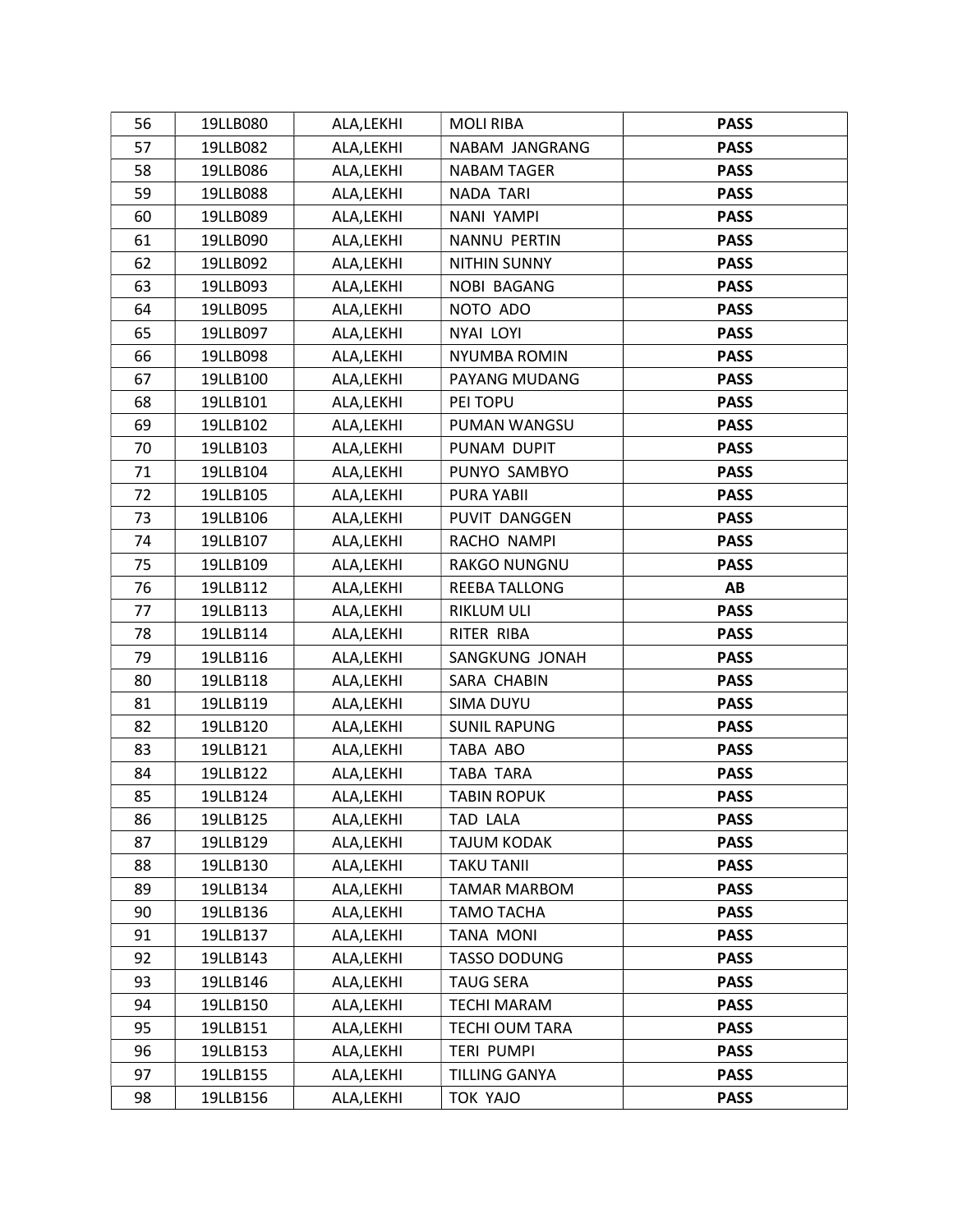| 99  | 19LLB157  | ALA, LEKHI  | ТОКО КНОКНАМ         | <b>PASS</b> |
|-----|-----------|-------------|----------------------|-------------|
| 100 | 19LLB158  | ALA, LEKHI  | TONGA ROPUK          | <b>PASS</b> |
| 101 | 19LLB159  | ALA, LEKHI  | TONI LEGO            | <b>PASS</b> |
| 102 | 19LLB162  | ALA, LEKHI  | <b>VICKY REGISOW</b> | <b>PASS</b> |
| 103 | 19LLB163  | ALA, LEKHI  | YADE JEKE            | <b>PASS</b> |
| 104 | 19LLB164  | ALA, LEKHI  | YOMDHA DOJI          | <b>PASS</b> |
| 105 | 17LLB074  | ALA, LEKHI  | MOGE ETE             | AB          |
| 106 | 18LLB007  | ALA, LEKHI  | <b>BAPHEL PAKAM</b>  | <b>PASS</b> |
| 107 | 18LLB022  | ALA, LEKHI  | <b>DENNY BAGBI</b>   | <b>PASS</b> |
| 108 | 18LLB106  | ALA, LEKHI  | <b>JAYAKUMAR</b>     | <b>PASS</b> |
|     |           |             | PARAMASIVAM          |             |
| 109 | 17LLB001  | ALA, LEKHI  | <b>ABRAM GYADI</b>   | <b>PASS</b> |
| 110 | 19LLB1001 | JGGLC, JOTE | Along Tabang         | <b>PASS</b> |
| 111 | 19LLB1002 | JGGLC, JOTE | Aman Bagang          | <b>PASS</b> |
| 112 | 19LLB1004 | JGGLC, JOTE | <b>Bamang Takar</b>  | <b>PASS</b> |
| 113 | 19LLB1005 | JGGLC, JOTE | <b>Bamang Tatung</b> | <b>PASS</b> |
| 114 | 19LLB1007 | JGGLC, JOTE | Bompi Geyi           | <b>PASS</b> |
| 115 | 19LLB1008 | JGGLC, JOTE | Dado Namta           | <b>PASS</b> |
| 116 | 19LLB1012 | JGGLC, JOTE | Enam Niri            | <b>PASS</b> |
| 117 | 19LLB1013 | JGGLC, JOTE | Goyi Taba Raju       | <b>PASS</b> |
| 118 | 19LLB1014 | JGGLC, JOTE | Handi Miso           | <b>PASS</b> |
| 119 | 19LLB1016 | JGGLC, JOTE | Jarka Doyom          | <b>PASS</b> |
| 120 | 19LLB1018 | JGGLC, JOTE | Jumge Karga Lobom    | <b>PASS</b> |
| 121 | 19LLB1019 | JGGLC, JOTE | Kago Laxmi           | <b>PASS</b> |
| 122 | 19LLB1020 | JGGLC, JOTE | Kaje Ronya           | <b>PASS</b> |
| 123 | 19LLB1021 | JGGLC, JOTE | Kalen Jomang         | <b>PASS</b> |
| 124 | 19LLB1022 | JGGLC, JOTE | Kali Gongo           | <b>PASS</b> |
| 125 | 19LLB1023 | JGGLC, JOTE | Kapu Sanjay          | <b>PASS</b> |
| 126 | 19LLB1024 | JGGLC, JOTE | Kato Laye            | <b>PASS</b> |
| 127 | 19LLB1025 | JGGLC, JOTE | Kenge Karbak         | <b>PASS</b> |
| 128 | 19LLB1026 | JGGLC, JOTE | Khoda Kasa           | <b>PASS</b> |
| 129 | 19LLB1027 | JGGLC, JOTE | Khyoda Bickey        | <b>PASS</b> |
| 130 | 19LLB1030 | JGGLC, JOTE | Lapi Umpey           | <b>PASS</b> |
| 131 | 19LLB1031 | JGGLC, JOTE | Lenjing Gammi        | <b>PASS</b> |
| 132 | 19LLB1032 | JGGLC, JOTE | Licha Thosum         | <b>PASS</b> |
| 133 | 19LLB1033 | JGGLC, JOTE | Longwangnong Tikhak  | <b>PASS</b> |
| 134 | 19LLB1035 | JGGLC, JOTE | Markar Kadu          | <b>PASS</b> |
| 135 | 19LLB1036 | JGGLC, JOTE | Nabum Ebon           | <b>PASS</b> |
| 136 | 19LLB1037 | JGGLC, JOTE | Nanu Hakom           | <b>PASS</b> |
| 137 | 19LLB1038 | JGGLC, JOTE | Narang Tana          | <b>PASS</b> |
| 138 | 19LLB1039 | JGGLC, JOTE | Neelam Tallum        | <b>PASS</b> |
| 139 | 19LLB1040 | JGGLC, JOTE | Ngamchai Wangsu      | <b>PASS</b> |
| 140 | 19LLB1042 | JGGLC, JOTE | Obang Gao            | <b>PASS</b> |